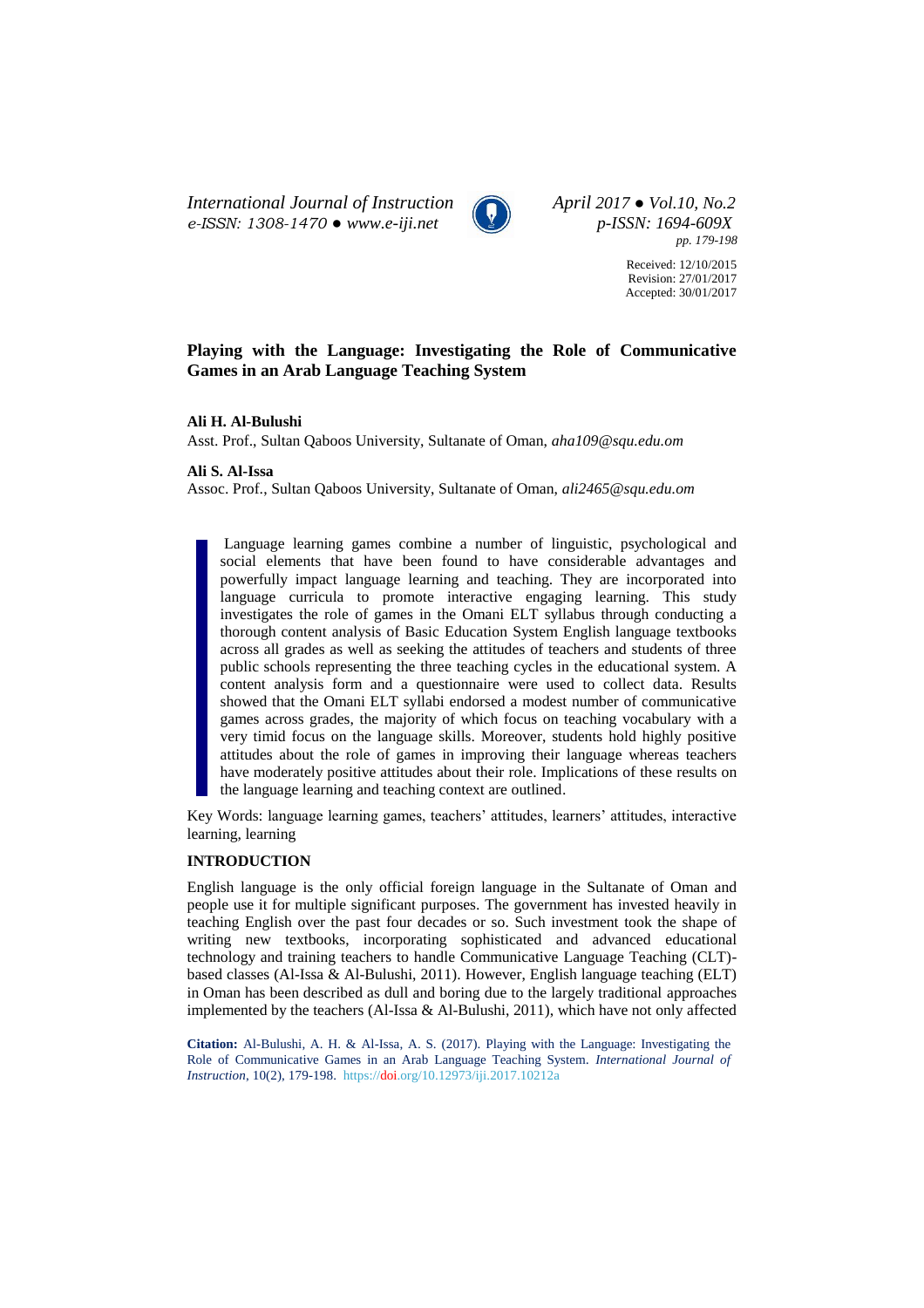the students' language acquisitions and proficiency, but also negatively influenced their motivation and attitudes about the nature and importance of learning English.

Furthermore, the current national syllabus – *English For Me* (EFM), generally meets the needs and interests of the students in terms of the content and design and teaching of the different skills through a wide array of authentic and communicative tasks and activities (Al-Issa & Al-Bulushi, 2011). However, research investigating students' attitudes about the Basic Education System (BES) that enforced EFM in public schools and compared it to the previous old education system found no significant difference in relation to the teaching activities and curriculum characteristics partially due to implementation shortcomings (Al-Issa & Al-Bulushi, 2011). An important element of such tasks and activities is games. Games combine a number of linguistic, psychological and social elements that have been found to have considerable advantages and powerfully impact foreign language learning and teaching.

Arguing for the benefits of communicative games in language learning is similar to arguing for the usefulness of technology as it is only the implementation that would make the difference (Godwin-Jones, 2014). The set of variables playing a role in making gaming useful to the language learner either with the teacher's support in the classroom or at their leisure outside are endless and complex. English as a Foreign Language (EFL) learners respond differently to language learning games but it remains the teacher's role to create opportunities where introduction of communicative games would be useful to learners and encourage the development of their language.

With the proliferation of games and the growing interest of learners in playing them in their leisure time, it becomes paramount for educationalists to consider how they are presented in the language textbooks taught and tease how teachers and learners perceive their usefulness in their daily pedagogical interaction. This study, therefore, attempts to investigate the role of games in the Omani Basic Education System (BES) ELT syllabi through seeking the attitudes of teachers and students of public schools as well as conducting a content analysis of the current 1-12 BES English Language syllabi to see the representation of games within the whole set. A survey of the literature has shown that there is a need for such a study to complement the different theoretically discussed publications so far. This study, to the best knowledge of the authors, is the first of its kind to collect data quantitatively from the aforementioned sources about this topic.

# **GAMES IN COMMUNICATIVE LANGUAGE TEACHING**

CLT arouse in response to traditional methods of language teaching that primarily focused on structural, notional, functional, or audio-visual learning. One of the goals of this approach is to involve language learners in task-based communicative interactions that would incrementally and incidentally help them become more communicatively competent and effectively use the language forms in real meaningful communicative situations in real life (Littlewood, 1981; Richards and Rodgers, 2001).

In order to develop learner's communicative competence, language learners in CLT are expectedly exposed to comprehensible input in the target language and encouraged to practically use the language for communicative purposes. The comprehensible input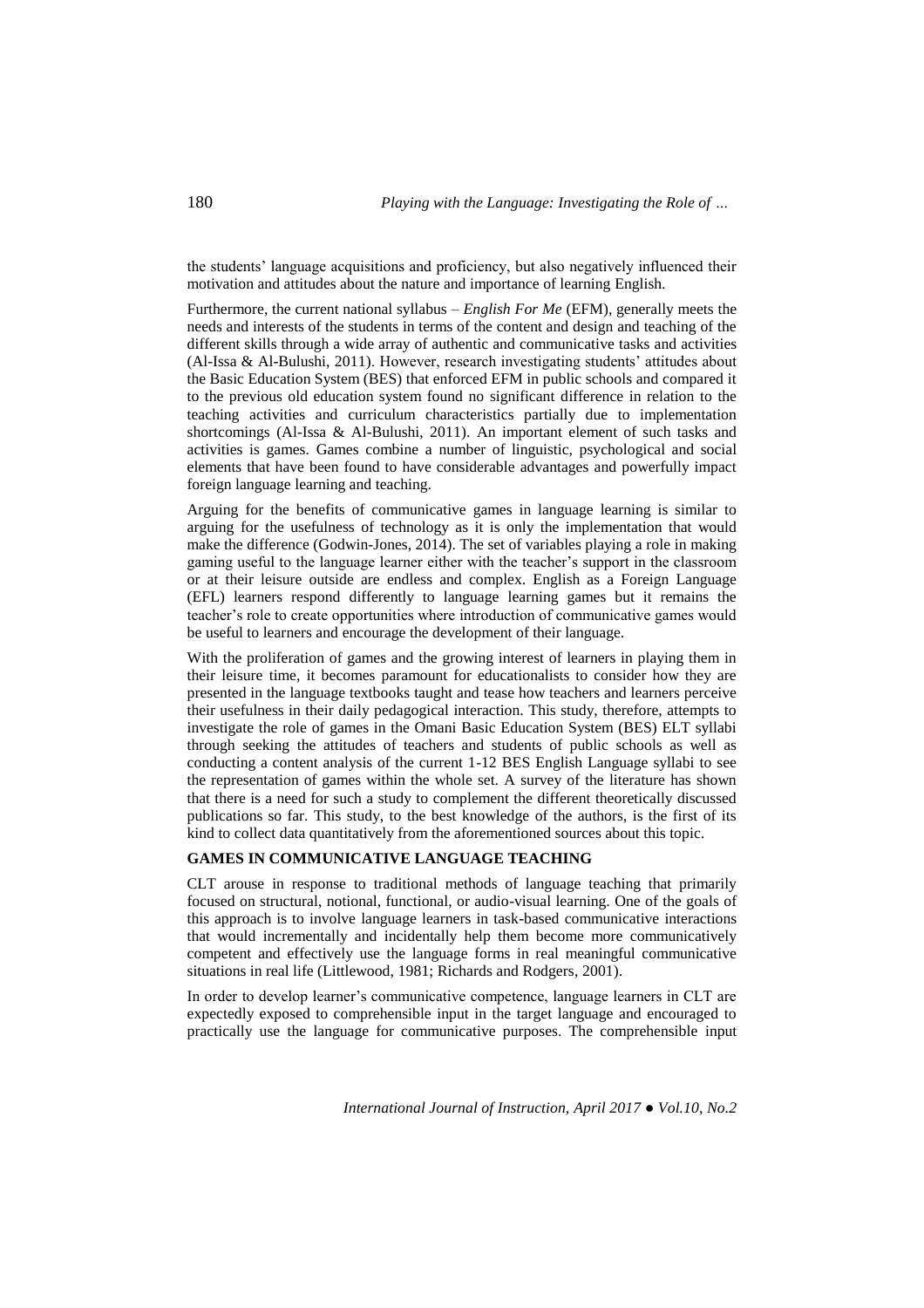could be previously planned in several stress-free enjoyable language tasks such as games, role-plays, songs, stories, and interactive information-gap. Games, when executed properly in language classrooms, could particularly help to host language forms meaningfully and get the learners to learn or revise them that could help their language development. The success of planning and implementation of such language games largely depend on how teachers perceive their importance and contributions to the language development of their learners (Wang, 2010). Thus, it becomes vital to explore to what extend language teachers believe in the role of communicative games in doing so.

EFM, according to the Ministry of Education, was designed around communicative and skills-based methodology, which is expected to encourage learners to participate and interact collaboratively in a more learner-centered stress-free classroom (Ministry of Education, 1999, p. 11). It introduces language through appealing topics and tasks that target the four language skills together with grammar and vocabulary. Several learning techniques are also incorporated within the CLT-driven curriculum, which creates an appropriate room for educational games to be utilized in. In order to enhance students' fluency, Hadfield (1999) suggests techniques like guessing, information gap, matching, searching, collecting, exchanging, arranging, combining, puzzles, board games, card games, and role-playing. All of these techniques lend themselves well for being designed in game-forms given the teachers have the right attitude, time and resources to do that. However, English language teachers tend to teach towards tests (Al-Issa & Al-Bulushi, 2011) rather than to improve the communicative competence of learners despite their knowledge and training to utilize CLT in teaching. Therefore, language learners tend to face many challenges when communicating in real-life situations, partially due to the minimal exposure to communicative authentic tasks that learners are exposed to in their classrooms including games.

## **PLACE OF GAMES IN ELT**

Different writers have written about different aspects of games in education in general and in the ELT classroom in particular. Sahhusyeinoglu (2007) describes educational games in general as important for developing critical thinking skills, regardless of the age and stage they are used at. As far as ELT games are concerned, there is an abundance of research arguing for the positive effects of using games in teaching the language. For instance, Benavides (2009) writes that 'games provide contexts for playing, reasons for playing and routines for playing' (p. 7). Youxin (2010) describes games as refreshing in a boring and dull teacher-fronted, textbook-dominated and examgoverned context, like the Omani context, for instance. Ersoz (2000) considers games as good ice-breakers from usual routines of a traditional English language class.

Youxin (2010) considers ELT games as equally helpful and important for teachers and students. Games help teachers alter their techniques, styles, and approaches and make them more geared towards learner-centeredness. They help to promote language acquisition through lowering students' anxiety and creating an enjoyable learning atmosphere in the foreign language classroom (Benavides, 2009; Larcabal, 1992; Lee, 1979; Muhanna, 2012; Nguyen and Khuat, 2003; Youxin, 2010). Games further help the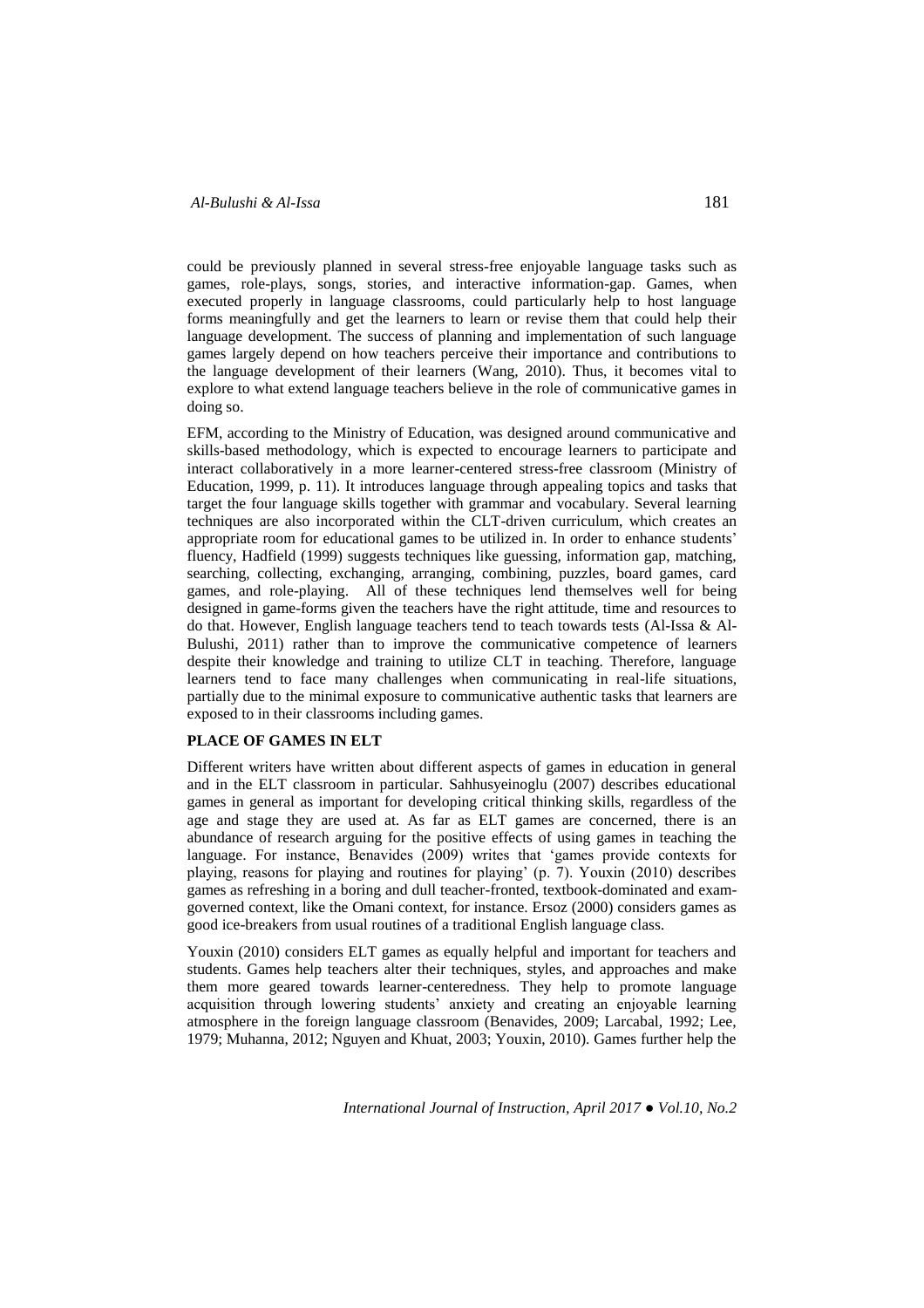introduction and retaining of new concepts and lexical and structural aspects (Ajibade and Ndububa, 2008; Hadfield, 1999; Lengeling and Malarcher, 1997; Uberman, 1998). The same authors describe ELT games as enhancing learners' cognitive and affective development and improving class dynamics. Several researchers consider games as a significant source of improving students' language skills and linguistics proficiency through providing students with opportunities to use English naturally, communicatively, meaningfully and spontaneously that can have positive implications for their language use outside the classroom (Benavides, 2009; Deesri, 2002; Hadfield, 1999; Kim, 1995; Larcabal, 1992; Lee, 1979; Wright, Betteridge, and Buckby, 1984).Escudeiro and Carvalho (2013) agree that games develop students' language. They write that when using games, students learn from the mistakes they make. In her study, Muhanna (2012), suggests that vocabulary games are used to review language lessons to improve learners' communicative competence. Part of this communicative competence is that learners would be able to use the language in authentic realistic situations when playing games in L2 either individually or with their peers. Shameem and Makhan (2001) claim that language activities, including games, allow students to transform the strategies they use in realistic situations.

Ajibade and Ndububa (2008) and Benavides (2009) acknowledge the role of games as boosting learners' confidence and raising their interest, participation, and involvement, which can reflect positively on their feelings towards English. Ajibade and Ndububa (2008), Deesri (2002) and Wright et al. (1984) consider games as a powerful tool for enhancing students' motivation and interest in learning English through, what Nguyen and Khuat (2003) and Ajibade and Ndububa (2008) consider, the competitive environment they help create inside the classroom. Richard-Amato (1988) argues that students enjoy participating in language games because they want to try to win the games. Wright et al. (1984) stress the centrality of amusement and challenge in an ELT game. Moreover, ELT games, according to Ajibade and Ndububa (2008), Ersoz (2000) and Escudeiro and Carvalho (2013), can help engage students in cooperative and team learning. Escudeiro and Carvalho (2013) state that games enable students to learn by doing, in an engaging environment and that games improve teamwork, social skills, leadership, and collaboration. In this sense, Shameem and Makhan (2001) claim that students will develop interpersonal communication skills and fluency through the use of activities (used interchangeably with games). This is particularly important in a mixedability context like Oman's.

ELT games can thus be classified into 'competitive' and 'cooperative' (Hadfield, 1999). In the former category students try to reach the goal of the game, which is usually linguistic, while in the latter category, students work towards reaching a common goal through cooperating with their partners and team members in a potentially '. . . joyful, enthusiastic and successful learning' (Ajibade and Ndububa, 2008, p. 31).

Hadfield (1999) further uses 'linguistic' and 'communicative' classifications of games to refer to accuracy-focused in the former, while in the latter referring to fluency-focused. Ajibade and Ndububa (2008) explain how games form an integral part of the Communicative Language Teaching (CLT) approach.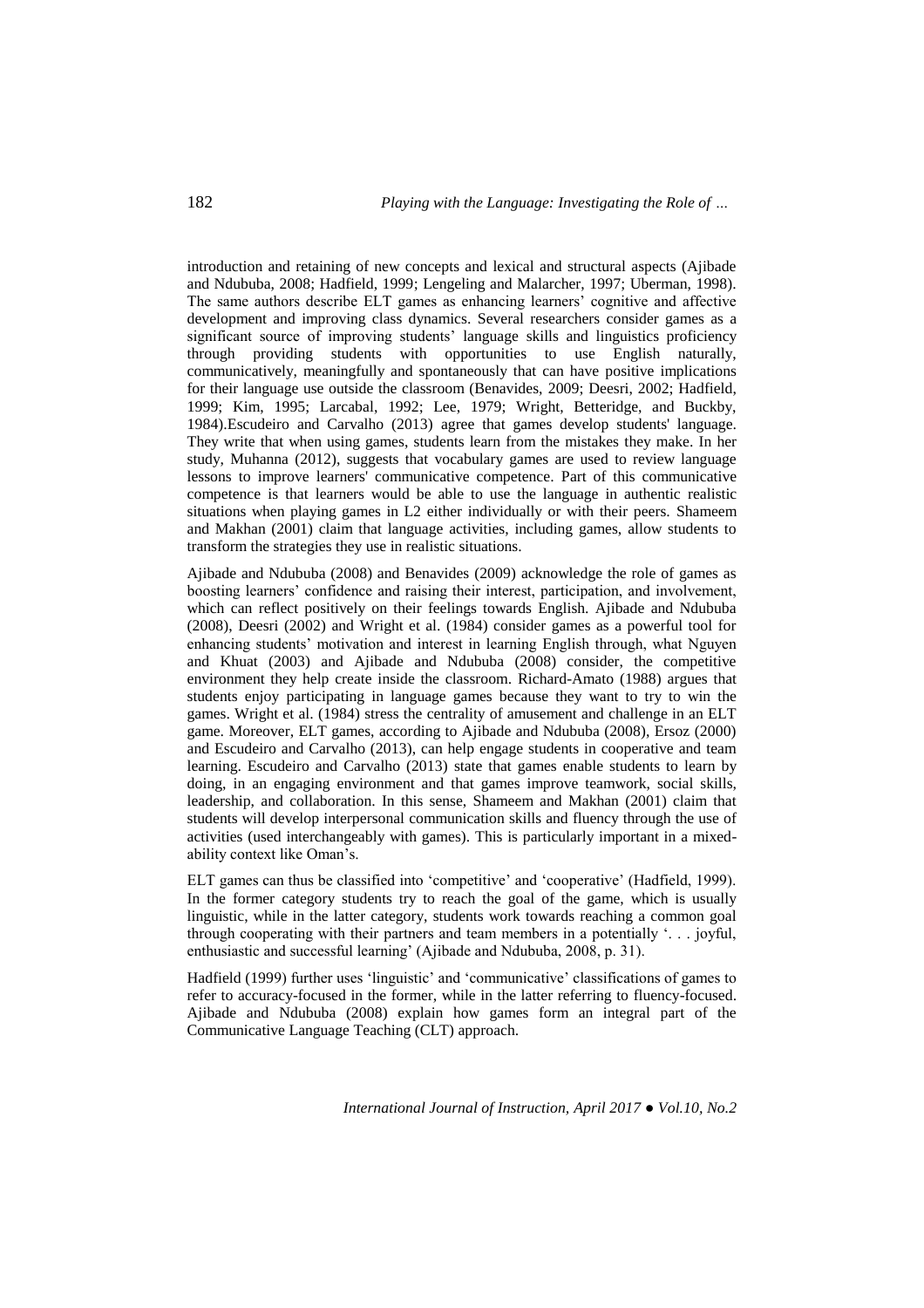Games are task-based and have a purpose beyond the production of correct speech. They are an example of the most preferable communicative activities: this type of activity highlights not only the competence, but also the performance of the learner. Thus, it is an indispensable part of any English lesson because it reinforces the form-discourse match (p. 31).

Furthermore, games, according to De Jager (2009), can be divided into 'mental' and 'physical', ranging from active to quiet, and from basic to advanced. The former category keeps learners mainly focused on speaking and producing the target language. On the other hand, the latter category keeps learners concentrated on their own answers. Language learning physical games are more pertinent to young learners who more senseoriented in learning whereas mental games are more age-appropriate for older learners.

Carrier (1990) acknowledges that ELT teachers have a wide array of games to choose from, to help them achieve their aims and objectives. Learners' language proficiency, their characteristics, learning styles and the feasibility of the game are claimed to be four main factors that can influence the effectiveness of an ELT game and determine its choice (Deesri, 2002). Brumfit (1991), Byrne (1997) and Kopechy (2009) draw teachers' attention to keep in mind certain parameters when using a game. These are the harmony between the focus of the game and the aims and objectives of the lesson, establishment of participation rules, organization of the game, and the starting and stopping time. Despite this caveat, it is not clear, at least empirically, if teachers are using such criteria for selection of games or resorting to them only to break the ice in the classroom.

However, Vernon (2008) warns that games may not work all the time in an ELT class and teachers find it hard to incorporate them into the class due to a number of reasons attributed to problems with lack of time or new ideas, teacher-proof materials, students' different learning styles and preferences, and classroom management issues like mixedability classes and lack of attention or cooperation on the part of the students. In line with Vernon's study, Lawrence and Lawrence (2013) investigated the attitudes of student teachers about using grammar games in the classroom and found that the majority of them have a favorable attitude towards using these games at the secondary level. Although one would expect educational games to work better with younger learners, studies like the latter one suggest that the context where the study is applied, the attitudes of participants, and the type of games investigated play important roles in determining how they are perceived and used.

# **RATIONALE**

The English language curricula consist of a number of skill-based activities and tasks categorized thematically and sequenced according to progressively structured levels. Communicative games have been infused in the ELT curricula variably across all grades. Language teachers are expected to teach them along with the other content but without any clear rationale about their role in improving the learners' language neither how they are cohesively related to the other language skills of the syllabi. Despite the importance of communicative games in students' language learning, no previous research has accounted for their representation in a whole set of nationally used ELT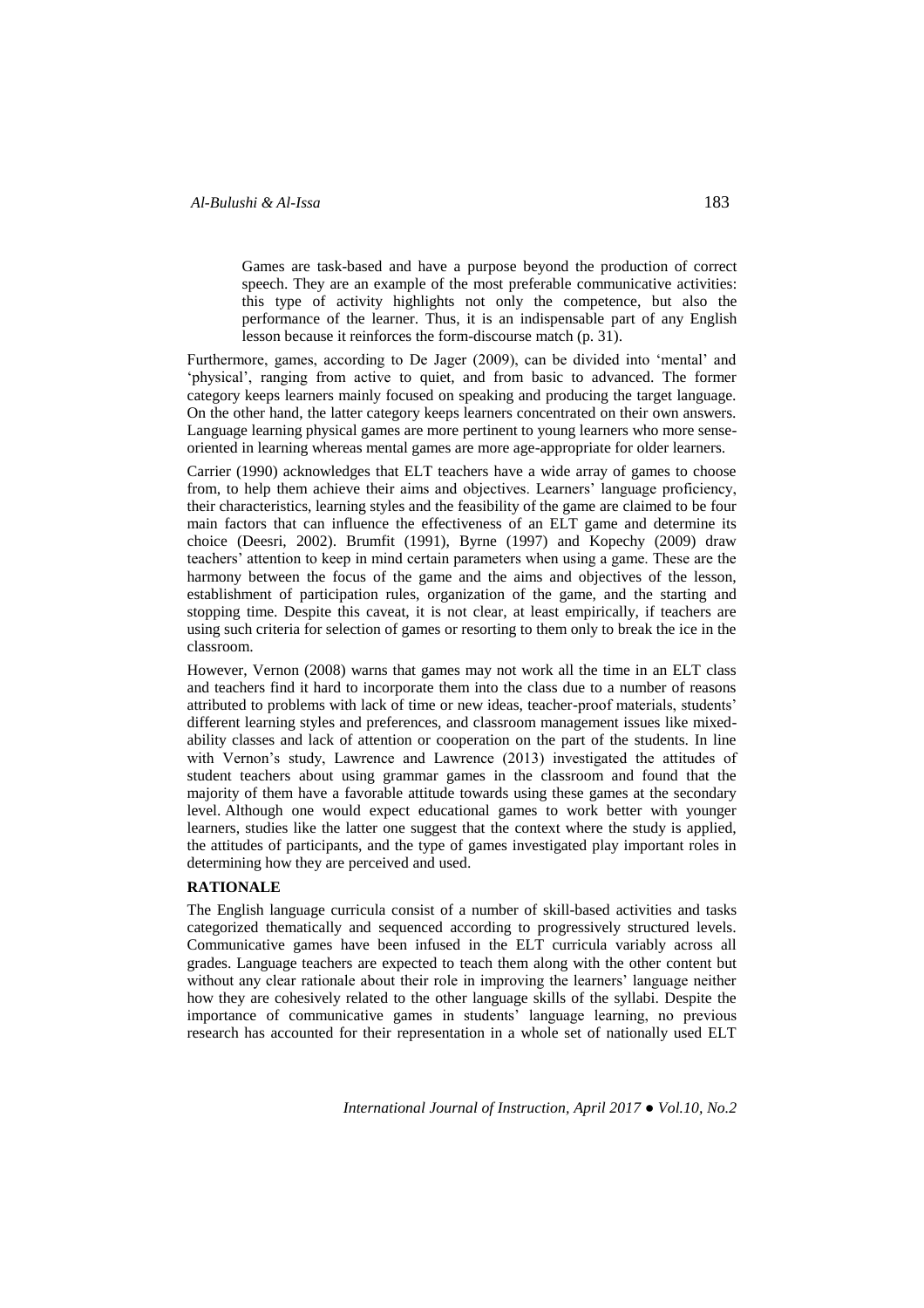syllabi. In addition, it is important to find how teachers and students perceive their role in teaching and learning via communicative games as their viewpoints influence how they approach them when used in the classroom in terms of the time allocated for teaching them, the resources used to do that, and the relationship between them and the teaching and learning of other language skills. Moreover, there is a paucity of research in this area to help us understand the representation of games in formal language textbooks and the contribution of the teachers and students' attitude about using games in the EFL classroom especially within different instructional levels in public education like the context of this study.

#### **METHOD**

## **Research questions**

This study seeks to answer the following questions:

- 1. What are the attitudes of the students about the role of communicative games in the Omani Basic-Education ELT system?
- 2. What are the attitudes of the teachers about the role of communicative games in the Omani Basic-Education ELT system?
- 3. Are there any statistically significant differences between the attitudes of teachers and students regarding the use of communicative games in ELT classrooms?
- 4. To what extent are English language communicative games presented in the Basic Education ELT system?

## **Participants**

The participants in the study are of two types: English language teachers and learners. Twenty-nine Omani and non-Omani teachers with various teaching experiences in teaching in the BES cycle 1 (grades 1-4), cycle 2 (grades 5-10), and post-basic education (grades11and12) were involved in the study. In addition, the attitudes of 23 students from 3 schools from the 3 stages of the system were sought (see the Table 1). Young learners in cycle 1 are males and females and taught only by female teachers according to the policy of the Ministry of Education. On the other hand, cycle 2 and post-basic stages are gender-separated and taught by teachers from the same gender of students. All teachers teach using the same official English language textbooks written by the Ministry.

Table 1

Distribution of participants across schools and cycles

| School | <b>Teachers</b> | $CI$ ss | $C2$ ss | Post-basic ss | Ss total |
|--------|-----------------|---------|---------|---------------|----------|
|        |                 |         |         |               |          |
|        |                 |         |         |               |          |
|        |                 |         |         |               |          |
| Total  |                 |         |         |               |          |

#### **Instruments**

Two questionnaires mirroring each other in terms of statements were prepared to seek the attitudes of each type of participants. The statements primarily stemmed from the literature and the researchers' familiarity with the English language textbooks taught at public schools. A survey of the textbooks helped in creating the instruments. The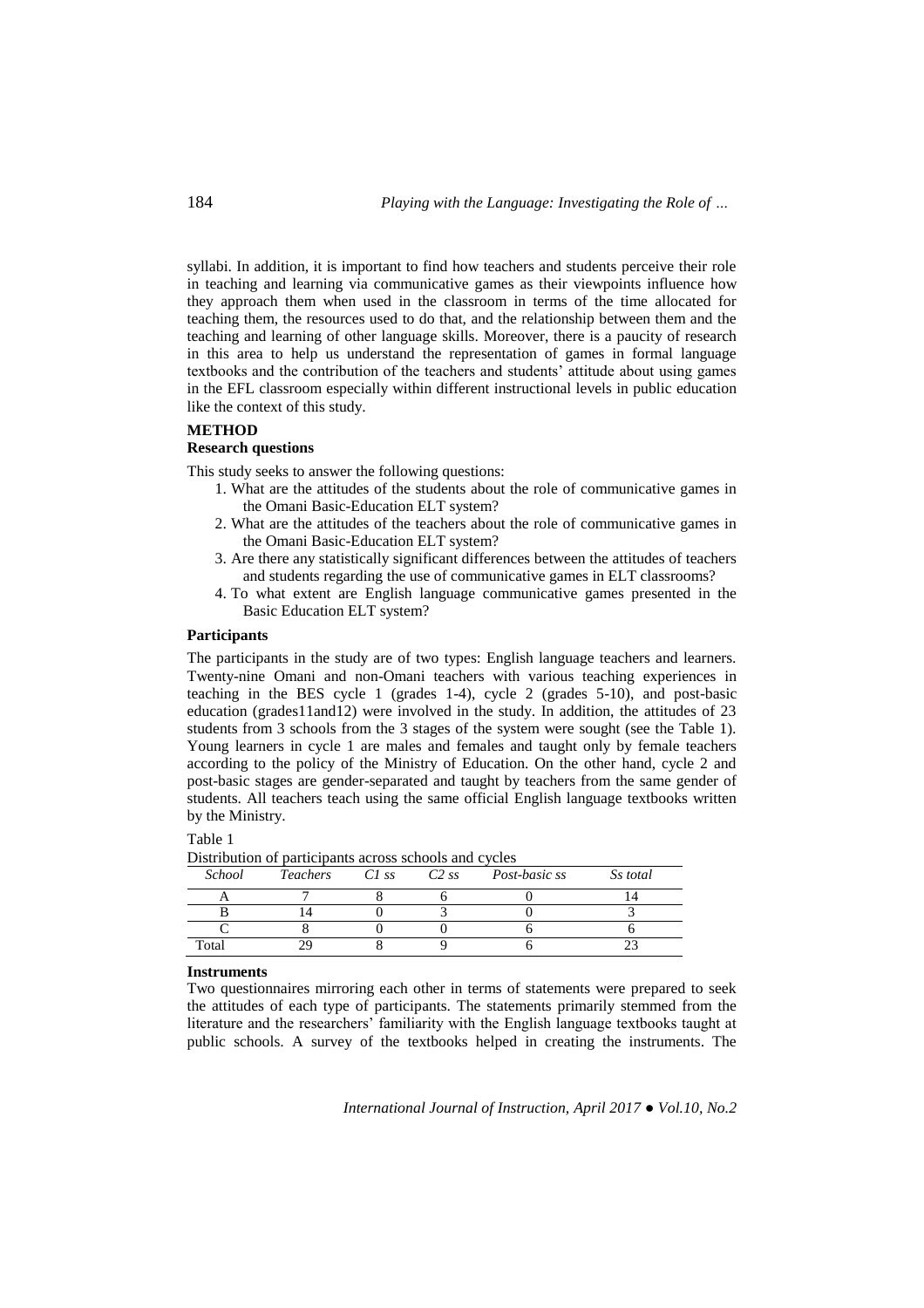validity and reliability of both questionnaires were maintained prior to administration. The former was established via a jury of eight experts in the area who gave constructive comments that improved the statements of the questionnaires. The latter was established by calculating Cronbach Alpha of the teachers' questionnaire and the learners' questionnaire, which were 0.929 and 0.932 respectively indicating highly reliable levels.

The teachers' questionnaire includes 31 items, reflecting the role of games in the Omani ELT educational system. The items of this questionnaire tackled several themes divided as follows: language learning games in the classroom (theme 1), designing languagebased activities (theme 2), the organization of games in the classroom (theme 3), and syllabus and textbook games (theme 4).

The students' questionnaire includes 28 items, also covering different themes. These themes include games and language skills (theme 1), preferred types of games (theme 2), playing games and language learning (theme 3), and playing games cooperatively  $($ theme 4 $).$ 

A content analysis form was created to analyze the English language learning games designed in the ELT BES system syllabi. It was created based on the literature and the researcher's knowledge about the Omani English language syllabi and context. The form was sent to a jury for validation prior to implementation. Some of the modifications suggested required adding extra descriptors and classifying games according to genre which were incorporated in the final version.

## **Procedures**

After randomly selecting the schools, the questionnaires were sent to the subjects and asked to read the instructions carefully before attempting to record their answers. Before administering the questionnaire to the students, a decision was taken to translate their version into Arabic in order to avoid any confusion or misunderstanding of the statements, especially to the lower grades. The questionnaire instructions and statements were carefully read to Cycle 1 students (grade 1-4) and were asked to indicate their responses using smilies rather than words or ticks. Cycle 2 and post-basic learners did not have issues in responding to the translated version of the questionnaire.

All English language textbooks taught to all grades (1-12) were collected. Before embarking on the content analysis, the two researchers deliberated on the form to established a common understanding of the descriptors after its validation. Three grade level textbooks (grade 2,6 &11) were piloted in using the content analysis form. An acceptable level of inter-rater reliability (0.82) was established between the evaluators. Each research took 6 grades' syllabi to evaluate using the form.

#### **FINDINGS**

Table 2 shows the results of the students' questionnaire. Students apparently agree with most of the statements with a grand mean of 4.12 on the 5-point Likert scale of the questionnaire. They clearly stated that they like learning English through English games with a mean 4.35. When asking them about the language skills they like playing games when practicing, they indicated that they like playing games, which use more than one language skill (4.52). In fact, it is quite investable to play well-crafted language learning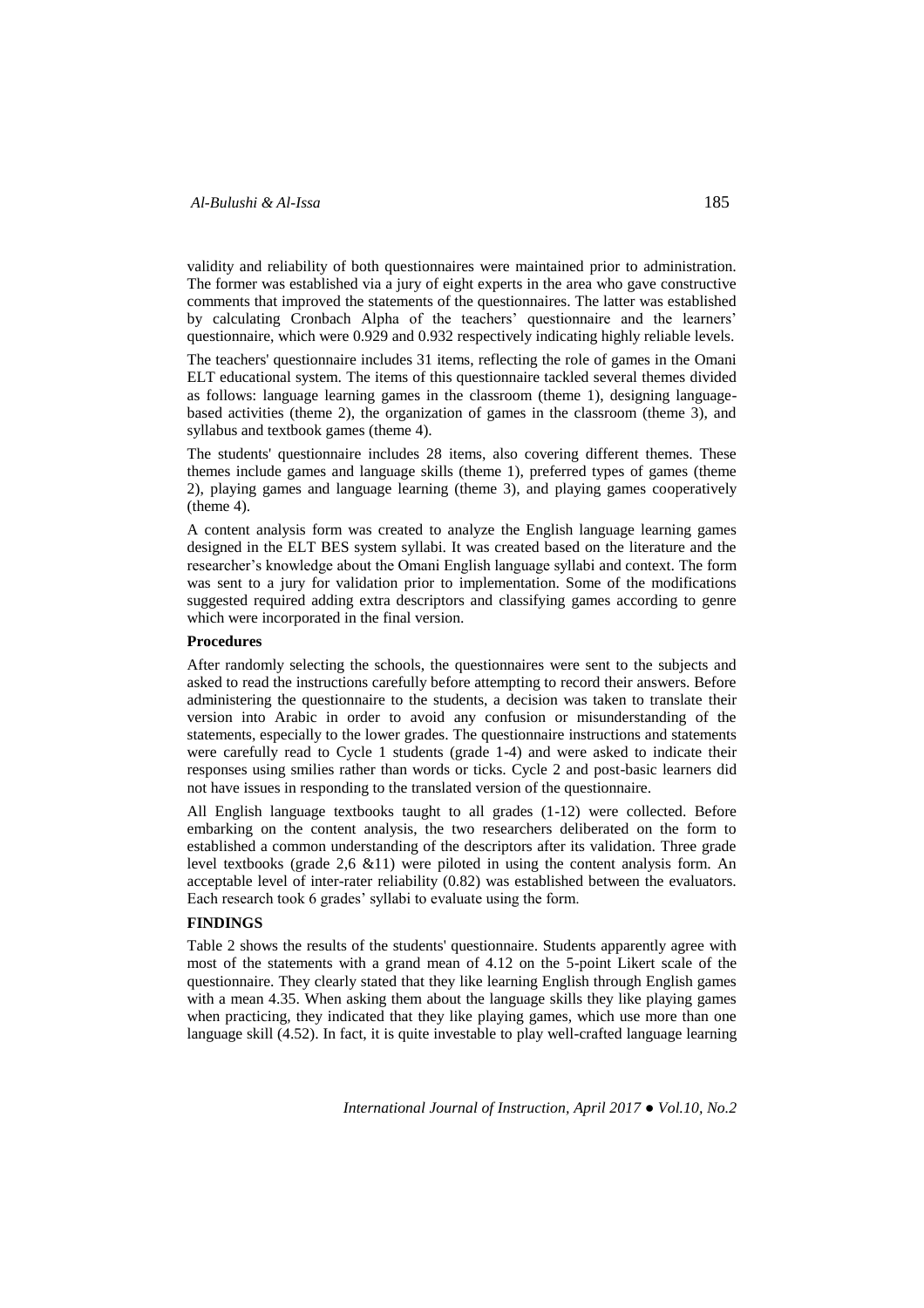games without using several language skills. Oxford (2001) asserts that using integrated language instruction in the language classroom could be highly motivating for students from various age groups and backgrounds. This result provides a reason for the agreement with items 11, 13, 14, 15, 16 and 18, with means of 4.39, 4.35, 4.09, 4.35, 4.48 and 4.22 respectively. Similar results are found in Deesri (2002); Hadfield (1990), Hatch (1998), Kim (1995); Larcabal (1992); Lee (1995) and Wright, Betteridge, and Buckby (1984), that games are important for improving students' language skills and linguistic proficiency. Infusing games in lessons would be challenging to teachers but striving to do that with language learning tasks that lend themselves to such modification would leave a favorable impression about learning the language.

## Table 2

Means and SD of the students' attitudes towards using games to learn English

|             | Items                                                                      | Mean | SD   |
|-------------|----------------------------------------------------------------------------|------|------|
| 1.          | My teacher plays games with me in the classroom.                           | 3.87 | 1.46 |
|             | There is an adequate number of games in the textbook.                      | 3.83 | 1.07 |
| $rac{2}{3}$ | I like learning English through games.                                     | 4.35 | .88  |
| 4.          | I like playing games in groups.                                            | 4.17 | 1.19 |
| 5.          | I like playing games in pairs.                                             | 4.17 | 1.11 |
| 6.          | I like playing games in front of the class.                                | 4.35 | 1.07 |
| 7.          | I prefer playing games on the computer.                                    | 3.65 | 1.53 |
| 8.          | I like playing chalk and board games.                                      | 4.17 | 1.19 |
| 9.          | I like playing card games.                                                 | 3.87 | 1.29 |
| 10.         | I like it when the teacher is involved as a player in the game.            | 4.00 | 1.31 |
| 11.         | I like playing grammar games.                                              | 4.39 | 1.12 |
| 12.         | I like playing vocabulary games.                                           | 3.87 | 1.46 |
| 13.         | I like playing speaking games.                                             | 4.35 | 1.15 |
| 14.         | I like playing writing games.                                              | 4.09 | 1.20 |
| 15.         | I like playing listening games.                                            | 4.35 | 1.03 |
| 16.         | I like playing reading games.                                              | 4.48 | .79  |
| 17.         | I like playing games which use more than one language skill (speaking,     | 4.52 | .79  |
|             | writing, listening, or reading).                                           |      |      |
| 18.         | Playing games helps me improve my language.                                | 4.22 | .90  |
| 19.         | Playing games in the classroom motivates me to learn.                      | 3.70 | 1.43 |
| 20.         | Playing games strengthens my relationships with my classmates.             | 4.00 | 1.38 |
| 21.         | I like playing classroom games that involve mental challenge.              | 3.91 | 1.44 |
| 22.         | I use English only when I play games in the classroom.                     | 3.87 | .97  |
| 23.         | I think in English when I play games in the classroom.                     | 3.87 | 1.06 |
| 24.         | I like playing classroom games with my friends and family members after    | 4.39 | .89  |
|             | school.                                                                    |      |      |
| 25.         | I like playing games because I like to win.                                | 4.39 | .99  |
| 26.         | Playing games gives me a chance to practice my English with my classmates. | 4.09 | 1.24 |
| 27.         | I like playing classroom games that involve physical effort.               | 4.09 | 1.31 |
| 28.         | I prefer receiving the instructions of the games in English.               | 4.26 | 1.42 |
|             | Total                                                                      | 4.12 | .71  |

Students also indicated that they prefer receiving the instructions of the games in English with a mean of 4.26. One would expect that in order to get the instructions for playing the game correctly, they would be sought in L1. One reason behind this is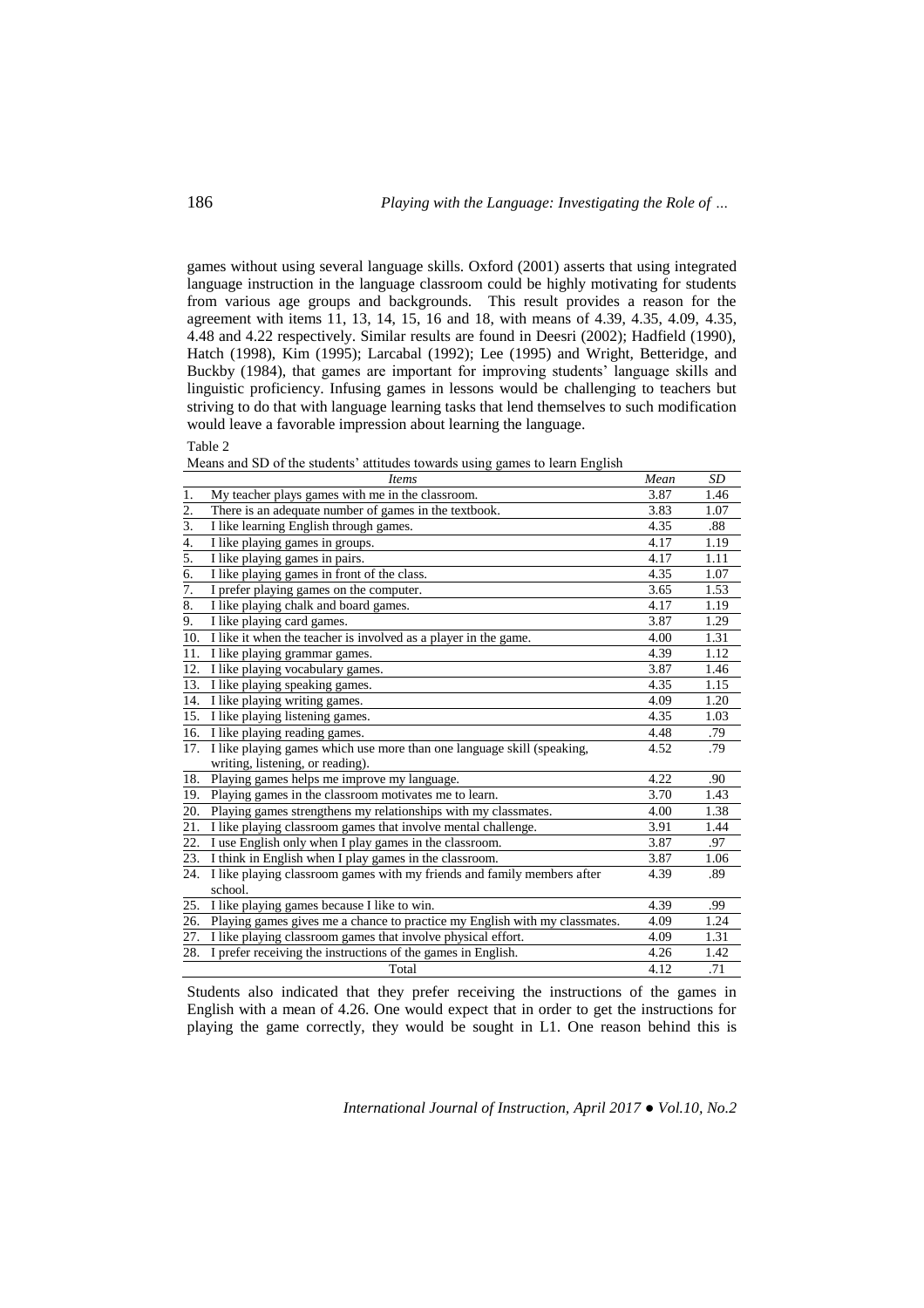possibly the students' realization or the teachers' inclination that students should be exposed as much as possible to language input when learning even through games. This result supports Youxin (2010) study, in which games help increase students' language acquisition.

The analysis also shows that the students agree with both playing games in groups and pairs (items 4 and 5), having the same mean 4.17. Although individual and class games could be useful, pair work and group work in designing games ensure that each and every learner has an optimum opportunity for practicing and using the language (Wright et al., 1984). Playing cooperatively in pairs and groups allows them to transfer this cooperation to outside the classroom, in a stress-free interaction. This supports the result of Ajibade and Ndububa (2008) and Ersoz (2000) that games help students engage in cooperative and team learning.

It is not surprising to note that students like playing classroom games with friends and family members even after school (item 24, mean=4.39). Nowadays, the electronic recourses that students can use to learn English outside the classroom are numerous such as hand-held devices or game consoles or even smartphones. This result is in line with another study conducted in the same context by  $(AI-Bulushi \& Al-Issa, 2012)$  who investigated the use of out-of-class strategies by Omani EFL learners to improve their language at school. They found that a considerable number of the participants considered games, which involve sophisticated audio/video technology, as a significant source of acquiring English. Moreover, students agree with item 25, 'I like playing games because I like to win', with a mean of 4.39. This agreement confirms Richard-Amato (1996) argument of students participating in language games to try to win. It also shows that they like the competitive atmosphere that games create (Nguyen and Khuat, 2003; and Ajibade and Ndububa, 2008).

The lowest mean is 3.65 pertinent to playing games using computers. Although it indicates above-average mean, it should be stated that each public school has a computer lab within the learning resource center, which all schools' teachers could book and use in teaching some of their lessons. This suggests that the games that learners play and through which they may learn any language is primarily practiced outside the classroom. Hidden, unmonitored, and self-learning opportunities are inevitable and available to learners depending on their socioeconomic conditions and it is the teacher's task to create a stronger link between how language learning in the classroom can foster learning outside it and vice versa.

Therefore, in order to answer the first research question regarding the attitudes of the students about the role of games in the Omani Basic-Education ELT system, it could be stated that they hold a highly positive attitude with the grand mean of 4.17 as well as the above 3 mean in all the statements. Similar to Rahimi & Hassani (2012) results, the positive attitudes revealed by students had positive attitude towards learning English as a foreign language. They provide an appropriate standpoint for teachers to seriously consider infusing games in teaching the different language skills. Motivating learners to learn is one of the major obstacles that teachers constantly face in the classroom and as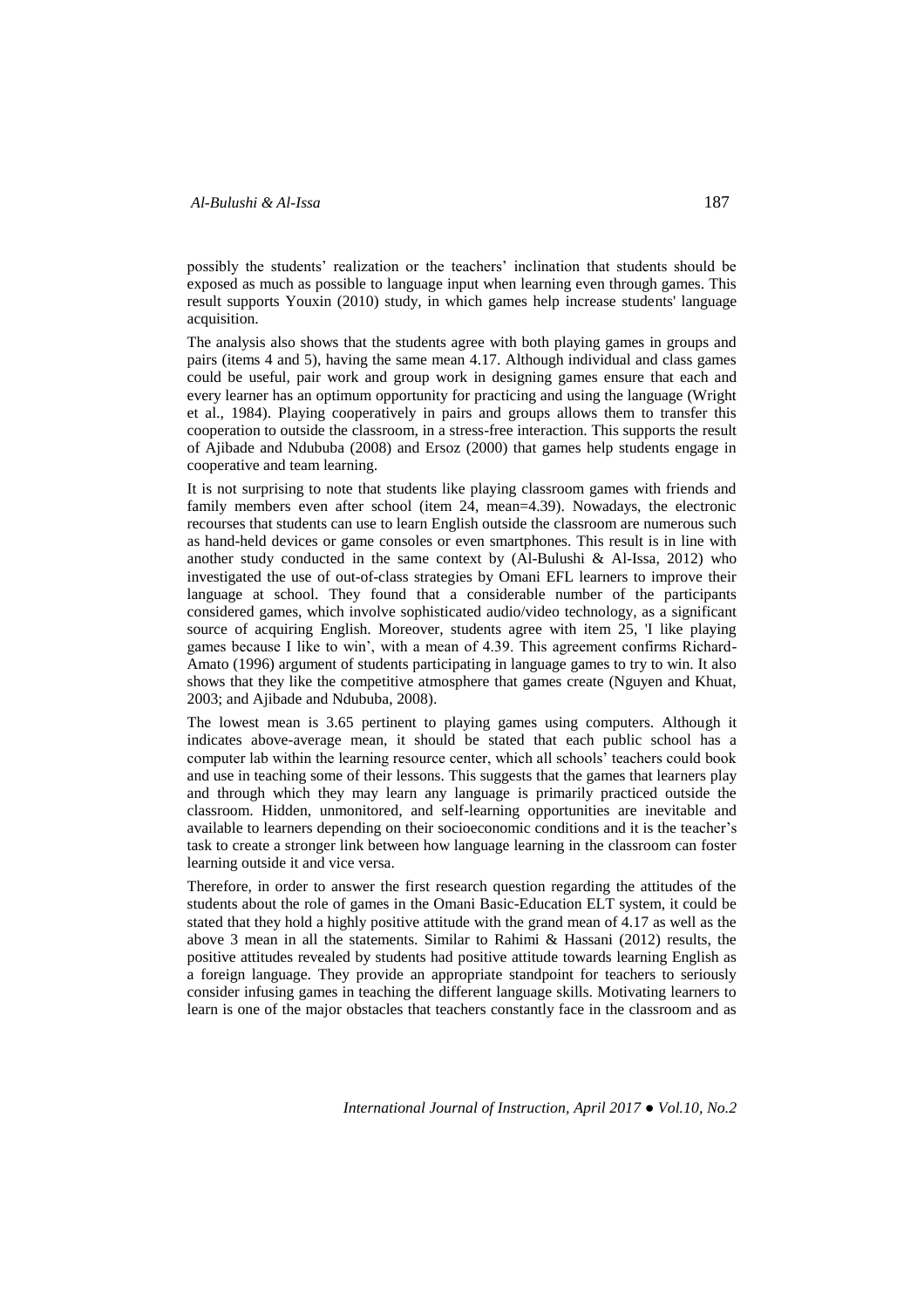Ajibade and Ndububa (2008) and Wright et al. (1984) highlighted that using games to foster their motivation could be a worthwhile instructional cause in itself.

On the other hand, the teachers were mostly neutral to the items in the questionnaire, albeit some interesting results were found. Teachers moderately tend to like using games to teach English as the grand mean is 3.71. Most of them agreed that they like playing games, particularly when teaching in the classrooms with a mean of 4.35. This high mean is quite encouraging as it defies the stereotypical idea among some learners and parents that playing games might not be favored in teaching in public schools. It also reflects a level of creativity of the language teachers, which was deficient in some studies in the same context such as Al-Mahrooqi (2012).

Teachers also believed that playing games strengthens their relationships with their students', with a mean of 4.31. Playing games in the classroom did not only motivate students but according to the teachers, they also motivate them to teach (4.28). Playing games also adds fun and positive change to their lessons', with a mean of 4.28 and 4.24 respectively. Their agreement with these statements suggests positive attitudes towards using games in the classroom. Similar results were found by Larcabal, 1992; Lee, 1979; Nguyen and Khuat, 2003; Shultz, 1998; Youxin, 2010. These researchers also assert that games lower students' anxiety and create a relaxed atmosphere in the classroom.

## Table 3

Means and SD of the teachers' attitudes towards using games to teach English

|                  | <i>Items</i>                                                                              | Mean SD      |
|------------------|-------------------------------------------------------------------------------------------|--------------|
| 1.               | I like playing games with my students in the classroom                                    | 4.35<br>.86  |
| $\overline{2}$ . | There is an adequate number of games in the textbook                                      | 1.18<br>2.52 |
| 3.               | I like teaching English through games                                                     | .85<br>4.17  |
| 4.               | I find the time to include playing games in my lessons                                    | 3.24<br>1.12 |
| 5.               | I consider games as an essential component in my lessons                                  | 3.46<br>.96  |
| 6.               | I get my students to play all the games in the textbook                                   | .85<br>3.00  |
| $\overline{7}$ . | I modify the games suggested by the textbook when introducing them to my students         | .86<br>3.66  |
| 8.               | Playing games in the classroom motivates me to teach                                      | .80<br>4.28  |
| 9.               | I like organizing games in groups                                                         | .72<br>4.10  |
|                  | 10. I like organizing games in pairs                                                      | .87<br>3.64  |
|                  | 11. I prefer organizing games that my students can play on the computer                   | 1.15<br>3.52 |
|                  | 12. I prefer organizing chalk and board games                                             | .96<br>3.46  |
|                  | 13. I prefer organizing card games                                                        | 3.69<br>.89  |
|                  | 14. I like being involved as a player in the game                                         | 3.45<br>1.15 |
|                  | 15. I prefer selecting / designing grammar games                                          | .77<br>4.10  |
|                  | 16. I prefer selecting / designing vocabulary games                                       | 1.12<br>3.97 |
|                  | 17. I prefer selecting / designing games which focus on receptive skills                  | .82<br>3.59  |
|                  | 18. I prefer selecting / designing games which focus on productive skills                 | 3.62<br>.94  |
|                  | 19. I prefer organizing games which integrate more than one language skill                | 4.03<br>.91  |
|                  | 20. Playing games adds fun and positive change to my lessons                              | 4.24 1.24    |
|                  | 21. I reward the winning students after competitive games                                 | 3.86 1.13    |
|                  | 22. Playing games strengthens my relationships with my students                           | 1.14<br>4.31 |
|                  | 23. I instruct my students to use English only when playing games in the classroom        | 3.90 1.26    |
|                  | 24. I only use English when instructing my students to play games                         | 3.45 1.35    |
|                  | 25. I keep the level of my students in mind when selecting/designing games to play in the | 4.14 1.22    |
|                  | classroom                                                                                 |              |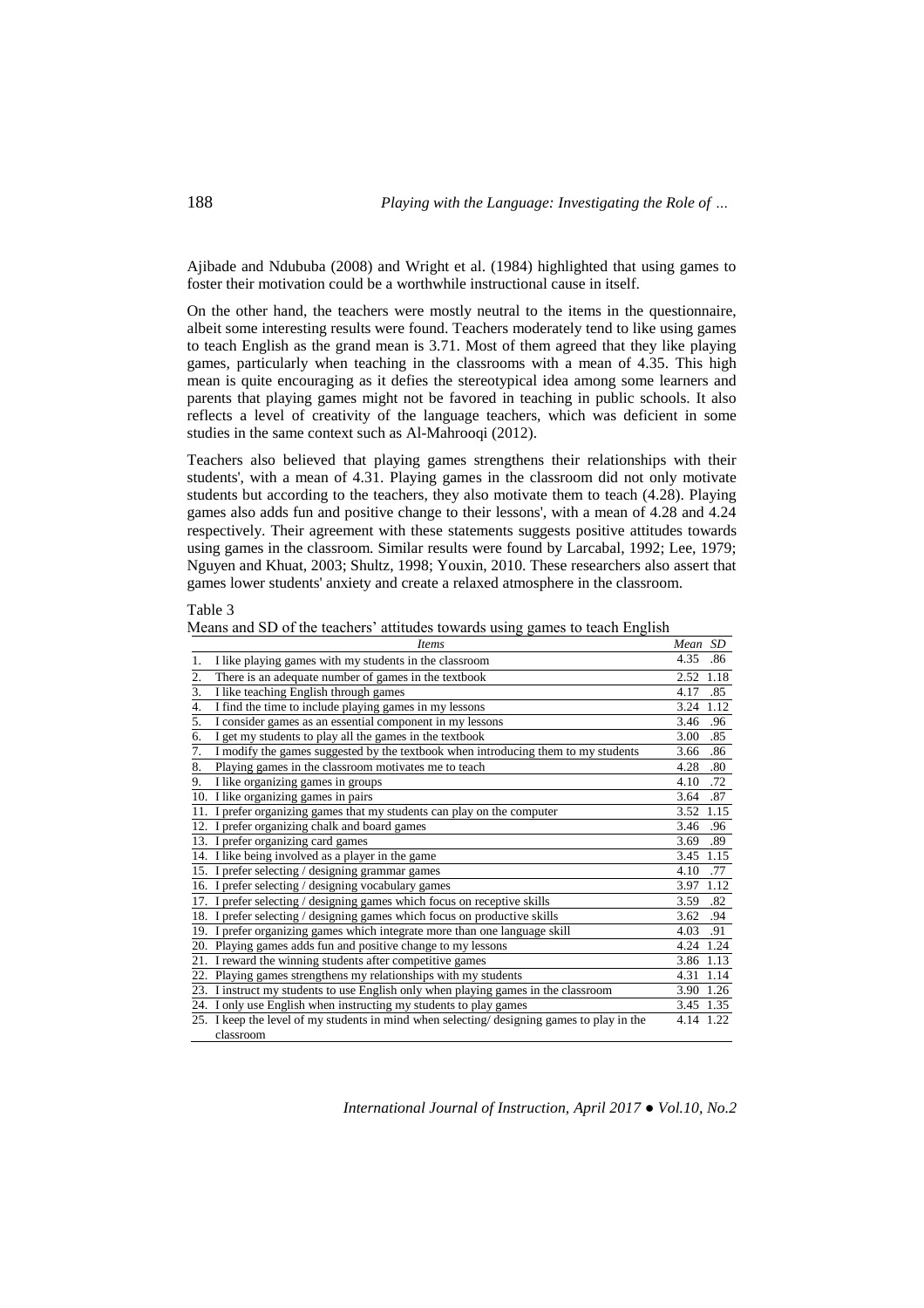| 26. I like selecting/designing classroom games that involve physical effort for my students  | 3.66 .97  |  |
|----------------------------------------------------------------------------------------------|-----------|--|
| 27. I like selecting/designing classroom games that involve mental challenge for my students | 4.00 .96  |  |
| 28. I design my own games for my learners                                                    | 3.61 .96  |  |
| 29. I only play games with my students which are presented in the syllabus                   | 2.59 1.18 |  |
| 30. I design games that target my students' language weaknesses                              | 3.83 .89  |  |
| 31. I involve my students in making a decision about the games to play in the classroom      | 3.66 .86  |  |
| Total                                                                                        | 3.71 57   |  |

The results also suggest that teachers do not find an adequate number of games in the textbook, (mean =2.52), which explains why they do not restrict themselves to the games presented in the textbook (mean=2.59). This suggests that teachers are aware of the insufficiency of games in the textbook. The mean 2.59 is quite moderate to suggest that teachers seek supplementary materials to fill the insufficiency gap. This is attributed to the strict abidance of teachers to the textbooks they teach as some studies indicated such as (Al-Issa & Al-Bulushi, 2011). Wood (2001) investigated the use of learning games as a learning tool and found that game-like formats could be more effective at capturing learners' attention than conventional media such as textbooks. Having said that, there is a clear contradiction between the insufficiency mean of teachers (2.52) and its students' counterpart (3.83) in table 2. In other words, while the teachers find the games are insufficient in number, their students find them sufficient which could be attributed to the learners' lack of differentiation if the games are part of the textbook or supplemented by their teachers.

Teaching English through using games does not ensure effective learning or increase students' motivation without an intentional plan of using them to meet specific instructional objectives of the language learning course. For instance, a teacher could play snakes and ladders and have fun with his students but without relating the game to certain language objectives (e.g. distinguishing between imperatives and modal verbs) and giving students feedback throughout the teaching process, mere fun would override learning through it. Wright et al. (1984) assert that teachers should facilitate learning while the game is being played, correcting the language only if necessary.

Thus, in order to answer the second research question regarding the attitudes of the teachers about the role of games in the Omani Basic-Education ELT system, it could be stated that they hold a moderately positive attitude with the grand mean of 3.71. Teachers believe that games could play a role in improving the students' language and that they do use them in the classroom. These results were echoed by Rahimi & Hassani (2012) in their study with Iranian EFL learners and teachers. However, given the paucity of games in the textbook, they indicated that the teachers in the current study do not strive to bring them from external sources.

As far as the third research question that asks about any significant differences between the attitudes of teachers and students regarding the use of games in ELT classrooms is concerned, the grand means of teachers and students were compared using a t-test. The result indicates that there is a statistically significant difference between the two  $(p=0.027<0.05)$  in favour of students.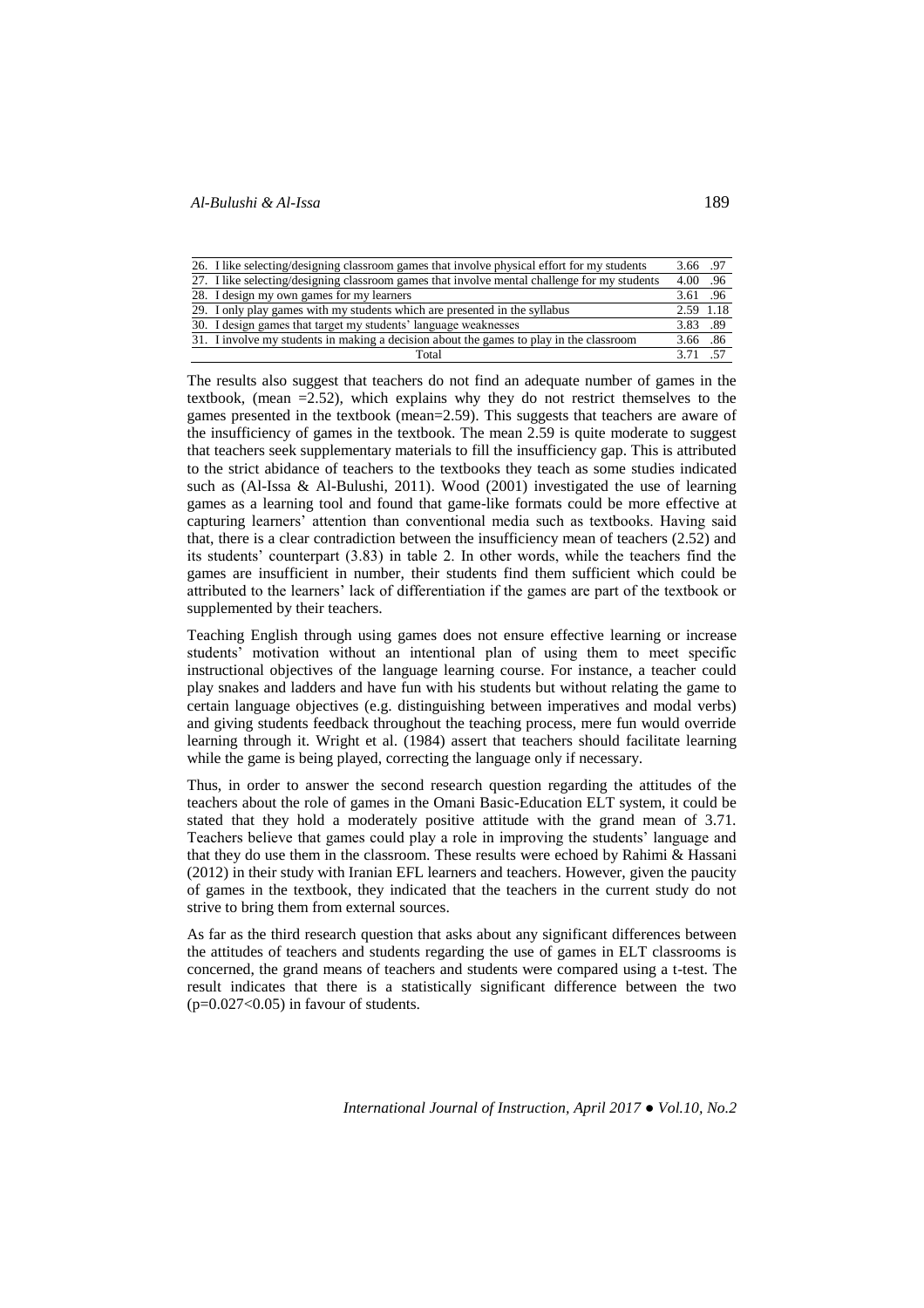| Table 4                                        |              |            |  |
|------------------------------------------------|--------------|------------|--|
| Means difference between teachers and students |              |            |  |
| $T_{\rm{3100}}$                                | $\mathbf{M}$ | $M_{2012}$ |  |

| $\mathbf{r}$<br><i>vne</i> |          | Mean                      | $\sim$ $\sim$<br>ມມ | <u>т</u>                        |                            |
|----------------------------|----------|---------------------------|---------------------|---------------------------------|----------------------------|
| <b>Students</b>            | ر_       | 1 <sub>0</sub>            |                     | റ ററ                            | 222                        |
| Teachers                   | <u>.</u> | $\sim$ $\sim$<br><u>.</u> | --<br>$\sim$        | $\overline{L}$ . $\overline{L}$ | $\cdot$ v $\overline{ }$ . |

The significant difference between both groups, as delineated in Table 4 above, suggests that students are more inclined to possess positive attitudes about using games in learning English in the classroom than teachers. This tendency if realized by teachers and syllabus designers could be incorporated in the textbooks and the classrooms to foster students learning through games.

The content analysis of all BES syllabi indicated that English language learning games variably exist in the BES syllabi with 6 games in grade 2 and grade 5 separately compared to no games in grades 4 and 8. Interestingly, the number of games are almost the same in cycle 1 grades (1-4) and cycle 2 (5-10) despite that the latter has 6 grades compared to only 4 grades in the former. Figure 1 below illustrates these numbers.



Figure 1

Number of ELL game in the BES Syllabi

Although it is not surprising to see more games in the syllabi of young learners in cycle 1, having no games at all in grade 4 and grade 8 seems to leave teachers to their own creativity to bring games to the classrooms. On the contrary, the highest grades in the Omani BES (post-basic) hosts the least number of games. All the games in this cycle primarily focus on vocabulary and less on listening and speaking with crosswords as the dominant game type. This reinforces De Jager (2009) typology, as mental games are pertinent to older language learners as opposed to physical games for young learners.

While the students think that there is adequate number of games in the textbooks (mean=3.83), the teachers have the contrary views that they are insufficient (mean=2.52). The content analysis of communicative games in the BES textbook corroborated the teacher's views and showed scarcity of games across the grades. This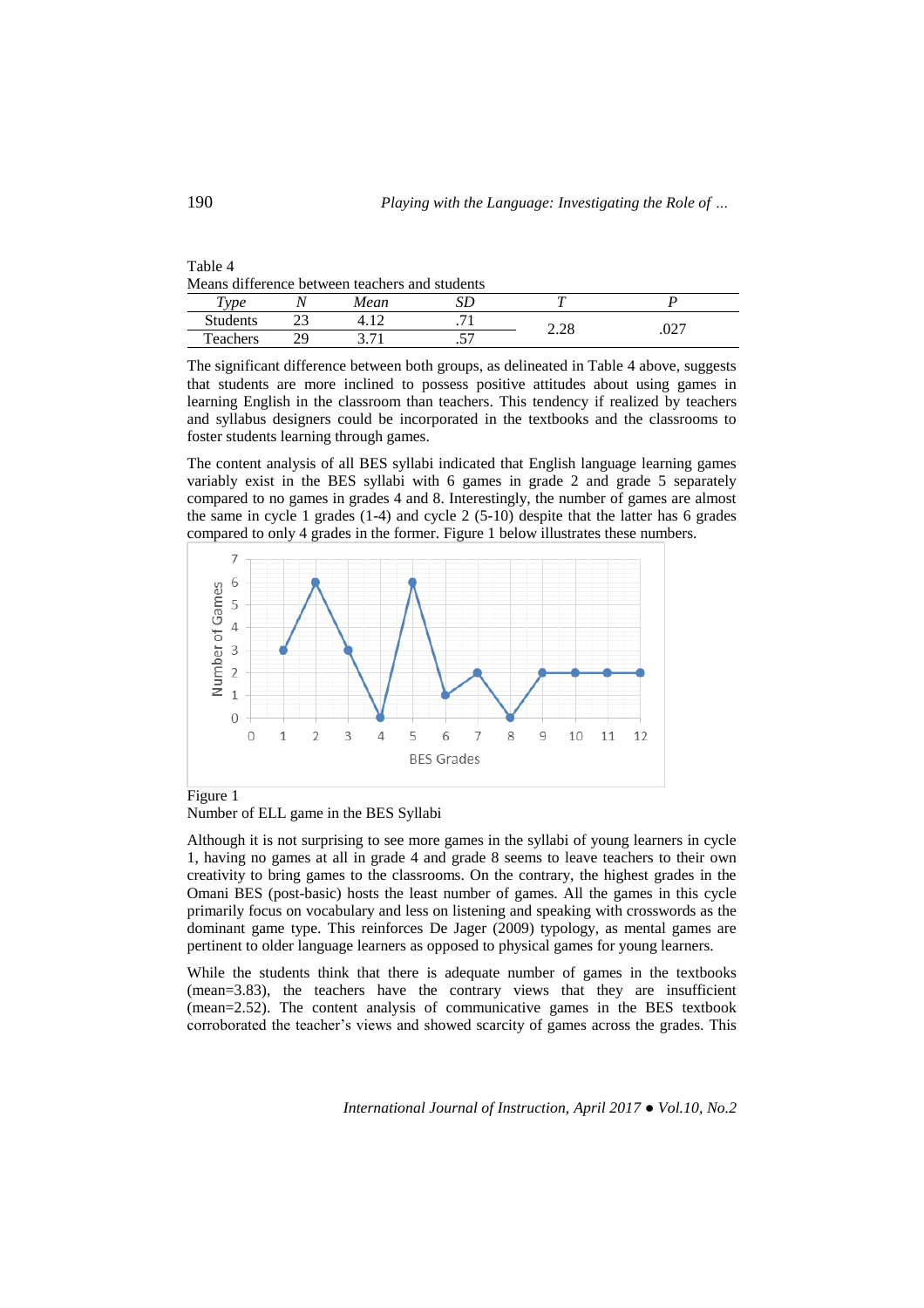could be attributed to the students who do not have the specialized background for judging the number of games in the textbooks and may have based their views on how the teachers presented language learning tasks and activities. This result could also be due to the teachers' conventional reliance on textbooks, test-based teaching, and focusing on finishing the materials either with the specified games or without.

The number of games and their distribution across the grades would be more useful to be looked at in relation to the language learning skills and focus (i.e. grammar and vocabulary) which are demonstrated in the Figure 2 below.



## Figure 2

Number of games per language skills/focus across BES grades

As figure 2 shows, the common language skill/focus across all grades is vocabulary scoring 9 games exclusively across all grades and 12 other games targeting vocabulary with at least another language skills/focus such as listening, speaking or grammar. Interestingly the highest grades starting from grade 9 onwards have vocabulary games primarily. One would expected more challenging games teasing learners' minds and developing their mental abilities would be encouraged there but all the non-vocabulary games occurred in cycle 1 and 2 grades.

## **CONCLUSION**

This study has sought to find students and teachers' attitudes about the role of using games in the EFL classroom as well as to seek the representation of communicative games in the BES textbooks. The students hold positive attitudes about using games arguing that games could help them in improving their language inside and outside the classroom. The teachers held a slightly less positive attitude in general about using games in the classroom. The less exposure to games in the EFL curriculum they are teaching was the main reason behind their reticent stance. This was corroborated by the content analysis that found only 29 games only across all the grades in the public basic education system textbook which primarily focus on lexical games. In order to use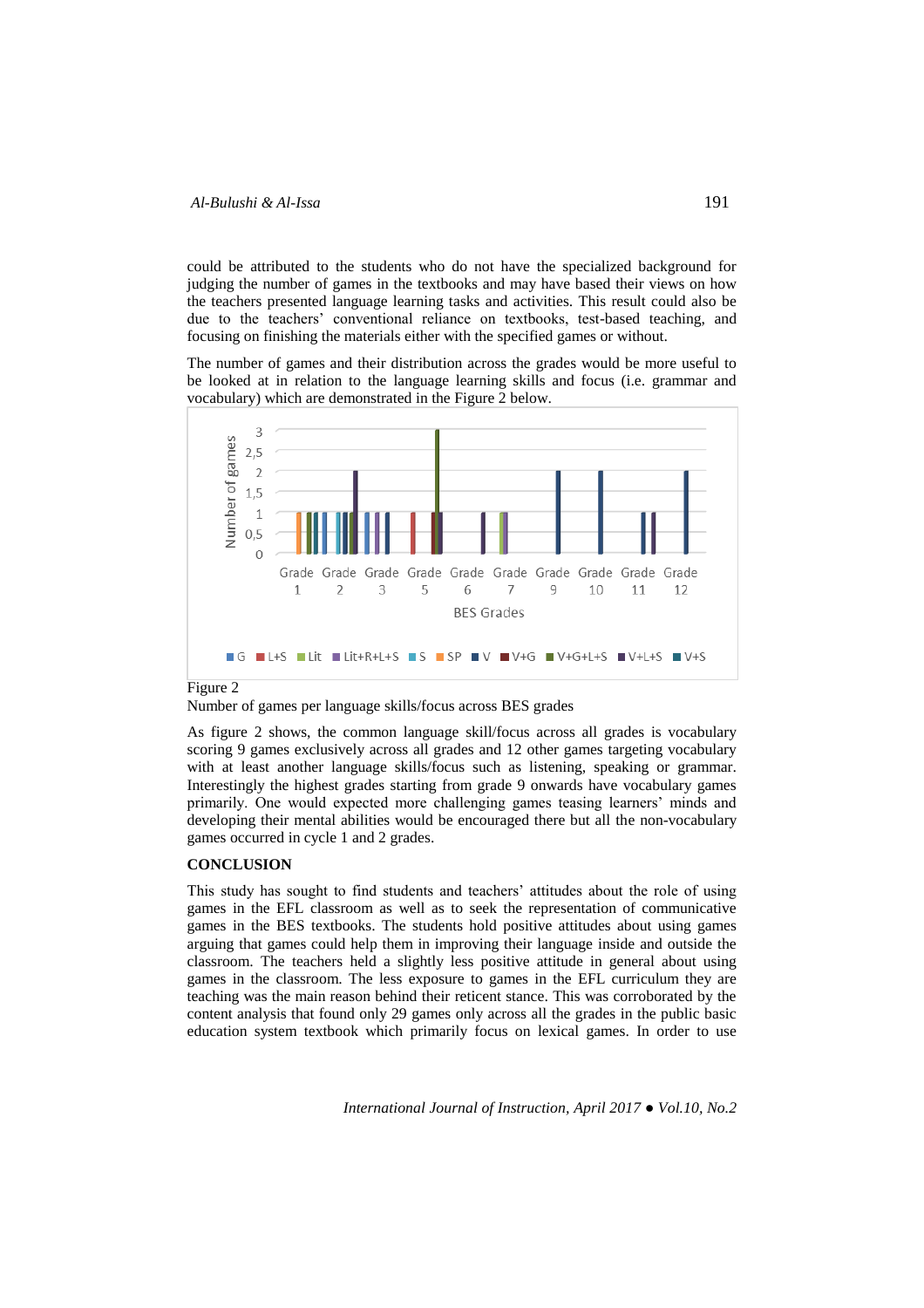games effectively in the EFL classroom, teachers and students should provide the necessary positive monitoring, control, and environment for learning to take place (Macedonia, 2005).

Playing objective-driven communicative language games in the classroom might be perceived as peripheral by some teachers but if planned well within the curriculum it could at least improve students' attitudes towards learning the language as indicated by students in this study. Further studies are needed to see if what teachers and students perceive about the use of language games are really practiced in the EFL classroom. Coverage and classification of games as presented in the curriculum taught could be suggested in a content-analysis descriptive study.

Finally, the BES highlighted the importance of instructional technology by incorporating it in the English language curriculum in order to enhance learning the language skills. Learners are encouraged to use it in the school and outside it to practice the language. As technology plays an important role in gaming with younger generations, it is worthwhile to investigate how educational games practiced in the class and extended outside it could improve learners' language skills.

Some limitations of this study must be highlighted. First, the data are geographically limited because it was collected at few schools in Muscat. Second, the content analysis only covered English language class books that language teachers and students use in the classroom. The study excluded other textbooks from the analysis (i.e. teacher's guide and workbook) as they are used separately by either teachers or students outside the classroom for primarily planning or practice. Therefore, readers should interpret the study's results with caution as they may not be generalizable to other settings. Other researchers could collect data from public or possibly private schools or higher education institutions, which would better represent the population.

## **REFERENCES**

Ajibade, Y. & Ndububa, K. (2008). Effects of word games, culturally relevant songs, and stories on students' motivation in a Nigerian English language class. *TESL Canada Journal,* 25.

Al-Bulushi, A., & Al-Issa, A. (2012). Investigating out-of-Class English Language Learning Strategies by Omani Learners. In R. Al-Mahrooqi & A. Mahmoud (Eds.), *Issues in Teaching EFL in the Arab World*. Muscat: Sultan Qaboos University Press.

Al-Issa, A. S., & Al-Bulushi, A. H. (2011). English Language Teaching Reform in Sultanate of Oman: The Case of Theory and Practice Disparity. *Educational Research for Policy and Practice, 11*(2), 141-176.

Al-Mahrooqi, R. (2012). A student perspective on low English proficiency in Oman. *International Education Studies, 5,* 263-271.

Benavides, E. A. 2009. *Interacting in English through games*. *Profile*.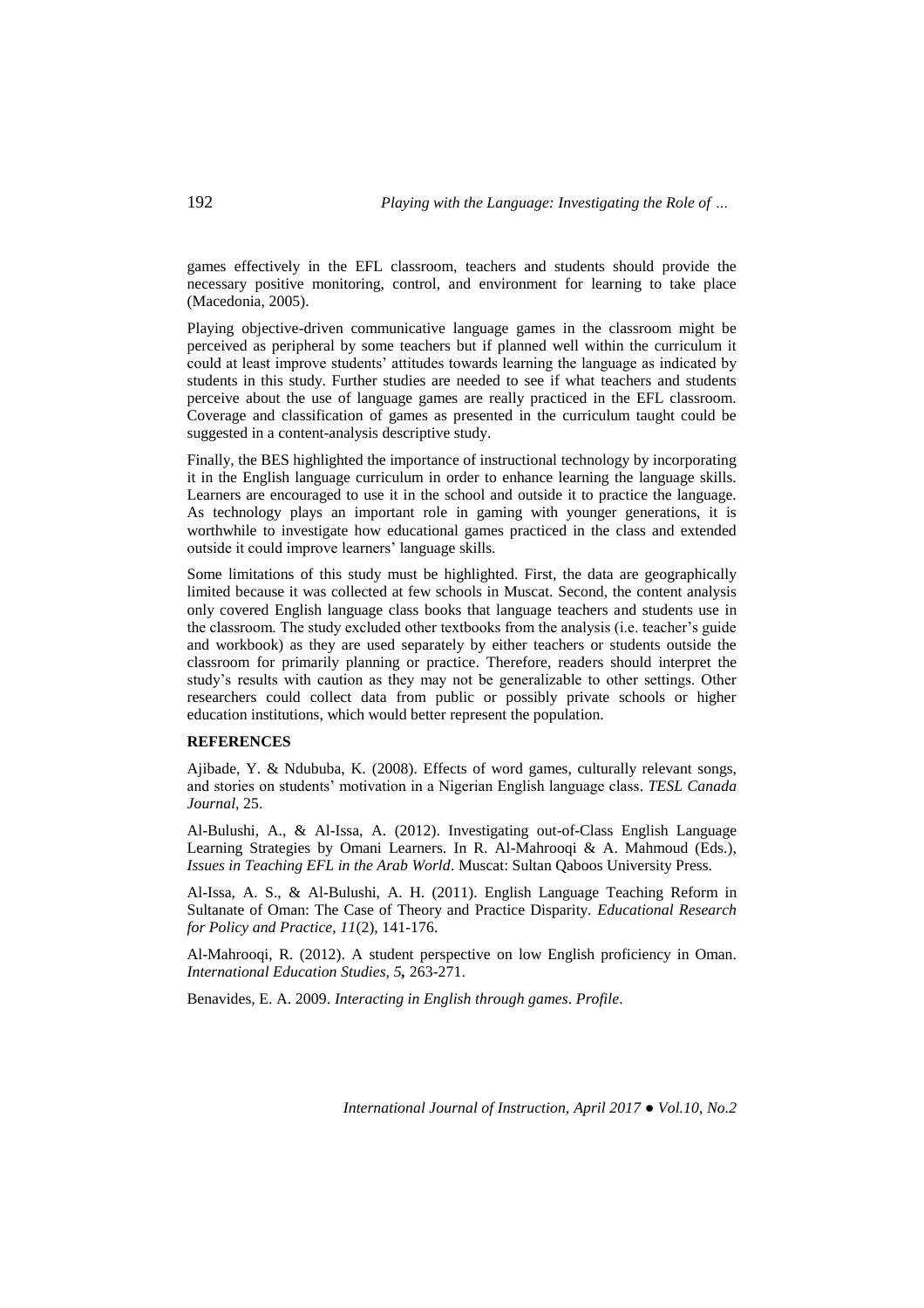Brumfit, C. (1991). *The communicative approach to language Teaching.* Oxford, Oxford University Press.

Byrne, D. (1997). *Teaching oral English.* England, Addison Wesley Longman Limited.

Carrier, M. (1990). *Take 5 games and activities for the language learner.* Edinburgh, Nelson's Company.

De Jager, M. (2009). *BabyGym. Brain and body gym for babies.* Welgemoed, South Africa, Wetz Press.

Deesri, A. (2002). Games in the ESL and EFL classes. *The Internet TESL Journal,* 8.

Ersoz, A. (2000). Six games for the EFL/ESL classroom. *The Internet TESL Journal,* 6.

Escudeiro, P. & Vaz De Carvalho, C. (2013). Game-based language learning. *International Journal of Information and Education Technology, 3,* 643-647.

Godwin-Jones, R. (2014). Games in language learning: Opportunities and challenges. *Language Learning & Technology, 18*(2), 9-19.

Hadfield, J. (1999). *Intermediate vocabulary games.* Harlow, Essex, Longman.

Kim, L. 1995. Creative games for the language class. *English Teaching Forum,* 33**,** 35- 36.

Kopechy, A. (2009). *Using games to motivate your adult ESL students* [Online]. Available:

http://www.eslfocus.com/articles/using\_games\_to\_motivate\_your\_adult\_esl\_students-400.html [Accessed 12 August 2015].

Larcabal, R. (1992). The role of games in language acquisition. *English Teaching Forum, 30,* 28-29.

Lawrence, A. J. & Lawrence, A. S. 2013. Attitude of student teachers towards using grammar games for teaching English. *International Journal on New Trends in Education and their Implications, 4,* 65-72.

Lee, W. (1979). *Language teaching games and contests.* Oxford, Oxford University Press.

Lengeling, M. & Malarcher, C. (1997). Index cards: A natural resource for teachers. *ET Forum,* 35-42.

Littlewood, W., (1981). *Communicative language teaching: An introduction*, Cambridge: Cambridge University Press.

Richards, J. C. and Rodgers, T. S., (2001) Approaches and Methods in Language Teaching, Cambridge: Cambridge University Press.

Macedonia, M. (2005). Games and foreign language teaching. *Support for Learning,* 20**,** 135-140.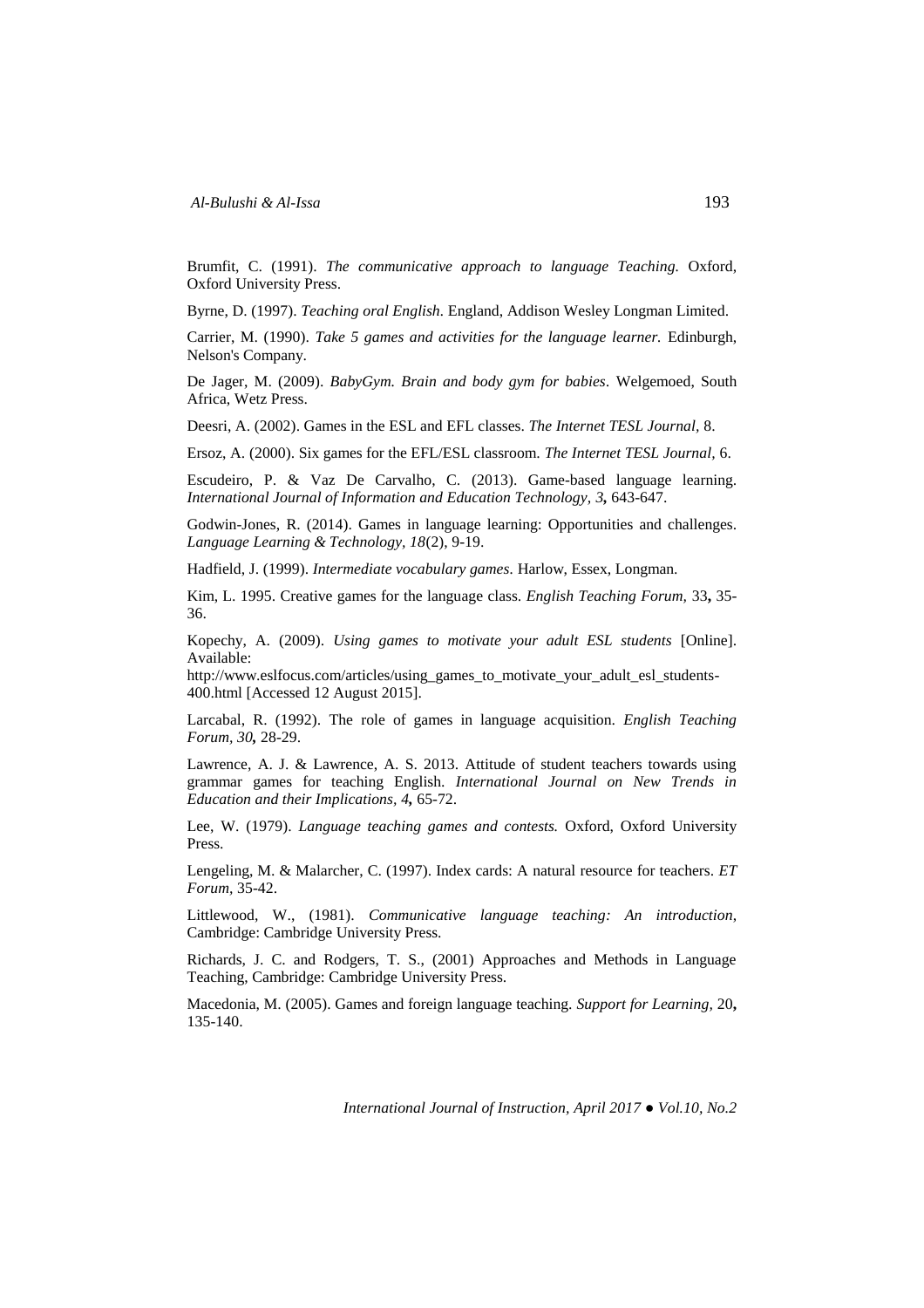Ministry of Education (1999). *English language curriculum framework.* Muscat, Oman, Ministry of Education.

Muhanna, W. (2012). Using online games for teaching english vocabulary for jordanian students learning English as a foreign language. *Journal of College Teaching & Learning (Online), 9,* 235.

Nguyen, T. & Khuat, T. (2003). Learning vocabulary through games: The effectiveness of learning vocabulary through games. *Asian EFL Journal,* 5.

Oxford, R. (2001). Integrated skills in the ESL/EFL classroom. *ERIC Digest*.

Rahimi, M., & Hassani, M. (2012). Attitude towards EFL textbooks as a predictor of attitude towards learning English as a foreign language. *Procedia - Social and Behavioral Sciences, 31*, 66-72.

Richard-Amato, P. (1988). *Making it happen: Interaction in the second language classroom: From theory to practice.* New York, Longman.

Sahhusyeinoglu, D. (2007). Educational games for developing critical thinking skills: Pre-service English language teachers' Views. *ERIC, 32,* 266-273.

Shameem, N. & Makhan, T. (2001). New ways in using communicative games in language teaching. *The Modern Language Journal, 85,* 148-149.

Uberman, A. (1998). The use of games for vocabulary presentation and revision. *English Teaching Forum, 36,* 20-27.

Vernon, S. (2008). *How to Effectively Use Games in the Preschool and Elementary ESL Classes* [Online]. Available: http://eslarticle.com/pub/english-language-teaching-elt/83 how-to-effectively-use-games-in-the-preschool-and-elementary-esl-classes.html [Accessed].

Wang, Y.H. (2010). Using communicative language games in teaching and learning English in Taiwanese primary schools. *Journal of Engineering Technology and Education, 7*(1), 126-142.

Wood, J. (2001). Can software support children's vocabulary development? *Language Learning & Technology, 5,* 166-201.

Wright, A., Betteridge, D. & Buckby, M. (1984). *Games for language learning.* Cambridge, Cambridge University Press.

Youxin, N. (2010). *Using games to motivate chinese college students' interest in learning English.* University of Wisconsin-Platteville.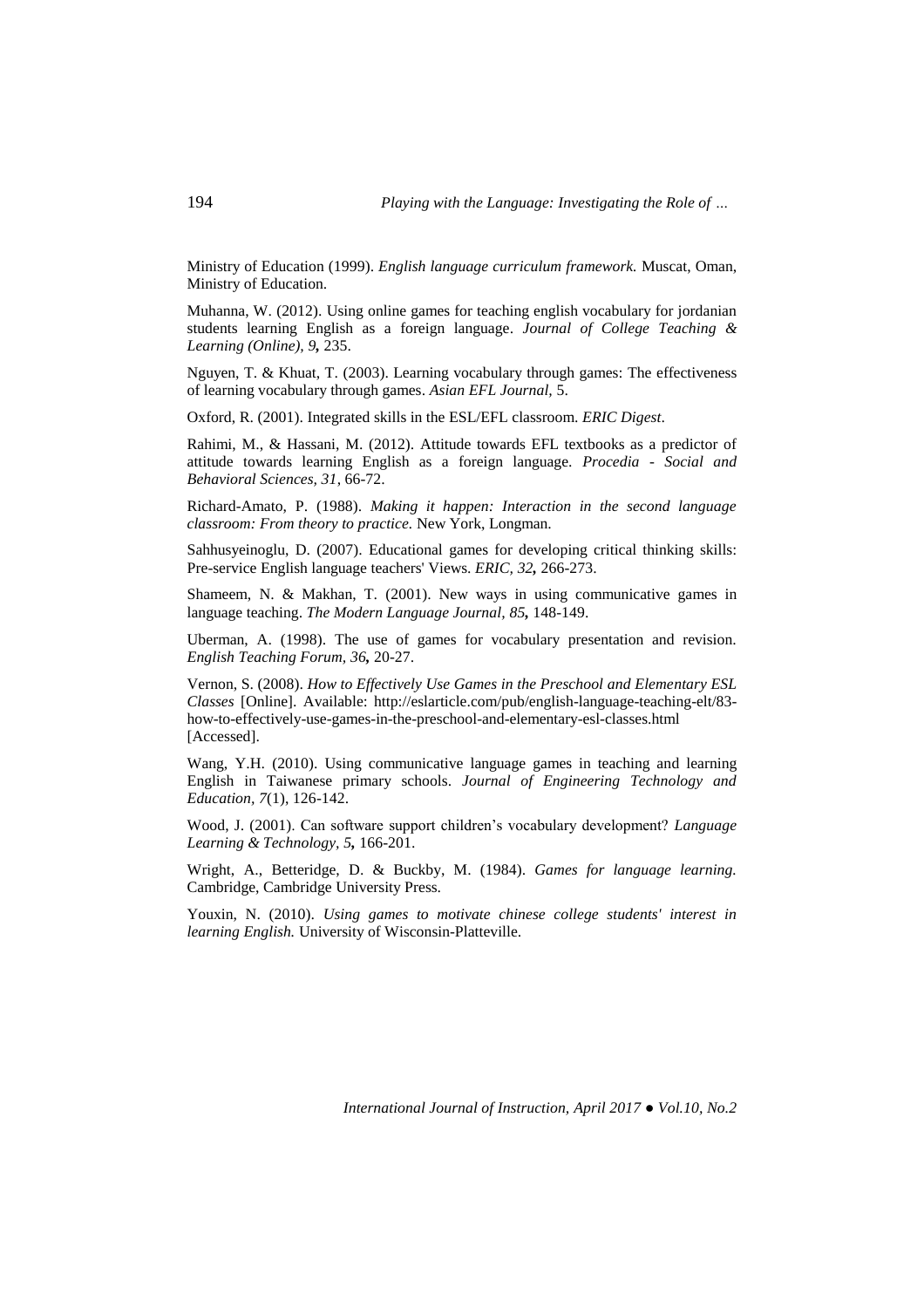### **APPENDIX A Teachers' Questionnaire**

Dear English Language Teacher,

My colleague and I are conducting a study aiming at investigating the role of games in the Omani ELT educational system textbooks. We would appreciate it a lot if you could kindly read each of the statements below and indicate to what extent you agree with it by ticking the box opposite it. We would like to assure you that the data will only be used for the sake of this research and it will be treated with confidentiality.

Thank you for your cooperation

| School:                                                                                   | Qualification:                                                                            |    |   |   |                |    |
|-------------------------------------------------------------------------------------------|-------------------------------------------------------------------------------------------|----|---|---|----------------|----|
| Graduated from:                                                                           | Years of experience:                                                                      |    |   |   |                |    |
| <b>SD: Strongly Disagree</b><br>A: Agree                                                  | N:<br>D: Disagree<br><b>SA: Strongly Agree</b>                                            |    |   |   | <b>Neutral</b> |    |
| N<br><b>Statements</b>                                                                    |                                                                                           | SD | D | N | A              | SA |
| 1.<br>I like playing games with my students in the classroom                              |                                                                                           |    |   |   |                |    |
| 2.<br>There is an adequate number of games in the textbook                                |                                                                                           |    |   |   |                |    |
| 3.<br>I like teaching English through games                                               |                                                                                           |    |   |   |                |    |
| 4.<br>I find the time to include playing games in my lessons                              |                                                                                           |    |   |   |                |    |
| 5.<br>I consider games as an essential component in my lessons                            |                                                                                           |    |   |   |                |    |
| 6.<br>I get my students to play all the games in the textbook.                            |                                                                                           |    |   |   |                |    |
| 7.                                                                                        | I modify the games suggested by the textbook when introducing them to my students         |    |   |   |                |    |
| 8.<br>Playing games in the classroom motivates me to teach                                |                                                                                           |    |   |   |                |    |
| 9.<br>I like organizing games in groups                                                   |                                                                                           |    |   |   |                |    |
| I like organizing games in pairs<br>10.                                                   |                                                                                           |    |   |   |                |    |
| 11.<br>I prefer organizing games that my students can play on the computer                |                                                                                           |    |   |   |                |    |
| 12.<br>I prefer organizing chalk and board games                                          |                                                                                           |    |   |   |                |    |
| 13.<br>I prefer organizing card games.                                                    |                                                                                           |    |   |   |                |    |
| 14.<br>I like being involved as a player in the game                                      |                                                                                           |    |   |   |                |    |
| 15.<br>I prefer selecting / designing grammar games                                       |                                                                                           |    |   |   |                |    |
| I prefer selecting / designing vocabulary games<br>16.                                    |                                                                                           |    |   |   |                |    |
| I prefer selecting / designing games which focus on receptive skills<br>17.               |                                                                                           |    |   |   |                |    |
| 18.<br>I prefer selecting / designing games which focus on productive skills              |                                                                                           |    |   |   |                |    |
| 19.                                                                                       | I prefer organizing games which integrate more than one language skill                    |    |   |   |                |    |
| 20.                                                                                       | Playing games adds fun and positive change to my lessons                                  |    |   |   |                |    |
| 21.<br>I reward the winning students after competitive games                              |                                                                                           |    |   |   |                |    |
| 22.<br>Playing games strengthens my relationships with my students                        |                                                                                           |    |   |   |                |    |
| I instruct my students to use English only when playing games in the classroom<br>23.     |                                                                                           |    |   |   |                |    |
| 24.<br>I only use English when instructing my students to play games                      |                                                                                           |    |   |   |                |    |
| 25. I keep the level of my students in mind when selecting/designing games to play in the |                                                                                           |    |   |   |                |    |
| classroom                                                                                 |                                                                                           |    |   |   |                |    |
| 26.                                                                                       | I like selecting/designing classroom games that involve physical effort for my students.  |    |   |   |                |    |
| 27.                                                                                       | I like selecting/designing classroom games that involve mental challenge for my students. |    |   |   |                |    |
| 28.<br>I design my own games for my learners                                              |                                                                                           |    |   |   |                |    |
| 29.<br>I only play games with my students which are presented in the syllabus             |                                                                                           |    |   |   |                |    |
| 30.<br>I design games that target my students' language weaknesses                        |                                                                                           |    |   |   |                |    |
| 31.                                                                                       | I involve my students in making a decision about the games to play in the classroom.      |    |   |   |                |    |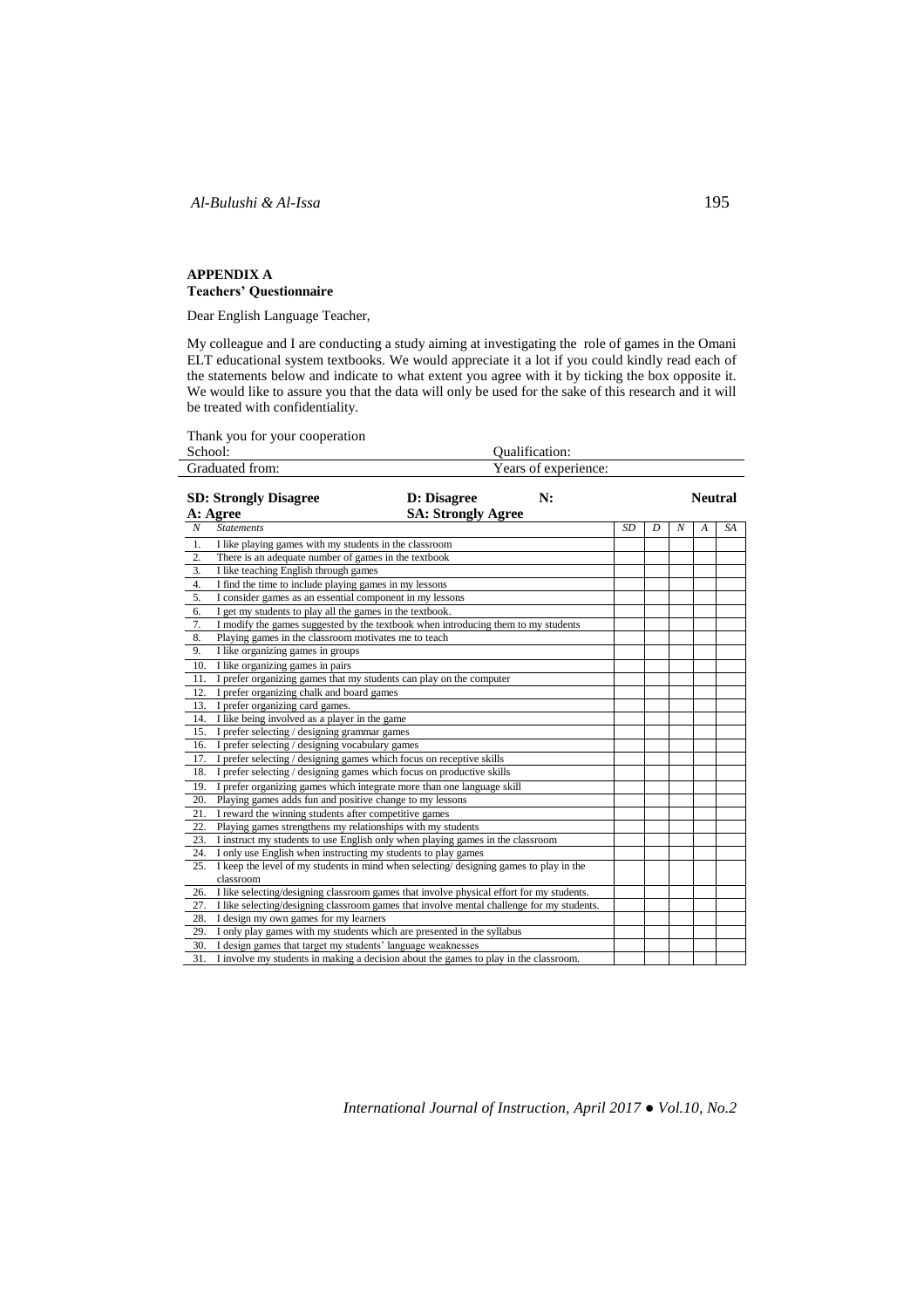#### **Turkish Abstract Dil ile Oynamak: Arap Dil Öğretim Sistemindeki İletişim Oyunlarının Rolünü İncelemek**

Sözel, psikolojik ve sosyal elementleri bir araya getiren dil öğrenme oyunları, dil öğreniminde ve öğretiminde dikkate değer ölçüde avantajlı bulunmaktadır. Bu oyunlar dil müfredatına, etkileşimli dil öğrenmeye katkıda bulunarak dahil olurlar. Bu çalışma, 3 devlet okulundaki 3 farklı öğretim döngüsüne sahip eğitim sistemlerindeki öğrenciler ve öğretmenlerin davranışlarını araştırmanın yanında Temel İngilizce Eğitim Sistemi ders kitabınıdaki Omani ELT programındaki oyunların rolünü araştırmaya yöneli bir bir içerik analizidir. İçerik analizi form ve anketleden elde edilen verilerle yapılmıştır. Sonuçlar, Omani ELT programının çeşitli seviyelerdeki iletişim oyunları, dil becerilerine odaklanmadan hazırlanmış yalın kelime öğretimi etkinlikleri ile uygun olduğunu göstermiştir. Buna ilave olarak, öğrencilerin dillerini geliştirmede oyunların etkisine karşı olumlu bir tutum içinde oldukları; öğretmenlerinin de bu durumla ilgili olumlu düşündükleri gözlenmiştir.

Anahtar Kelimeler: dil öğrenme oyunları, öğretmen tutumları, öğrenci tutumları, etkileşimli öğrenme

#### **French Abstract**

#### **Jeu avec la Langue : Examen du Rôle de Jeux Communicatifs dans un Système d'Enseignement des langues arabe**

Les jeux d'apprentissage des langues combinent un certain nombre d'éléments linguistiques, psychologiques et sociaux qui ont été trouvés pour avoir des avantages considérables et ont puissamment un impact sur l'apprentissage des langues et l'enseignement. Ils sont incorporés dans des programmes d'études de langue pour promouvoir l'apprentissage d'engagement interactif. Cette étude examine le rôle de jeux dans le programme ELT omanais par la conduite d'une analyse de contenu minutieuse de manuels de langue anglaise de Système de Formation initiale à travers toutes les catégories aussi bien que la recherche des attitudes de professeurs et les étudiants de trois écoles publiques représentant les trois cycles enseignants dans le système éducatif. Une forme(Un formulaire) d'analyse de contenu et un questionnaire ont été utilisés pour rassembler(prendre) des données. Les résultats ont montré qu'ELT omanais syllabi a approuvé un nombre(numéro) modeste de jeux communicatifs à travers des catégories, la majorité de lequel l'accent du vocabulaire enseignant avec un accent très timide des compétences linguistiques. De plus, les étudiants tiennent des attitudes fortement positives du rôle de jeux dans l'amélioration de leur langue tandis que les professeurs ont des attitudes modérément positives de leur rôle.

Mots Clés: jeux d'apprentissage des langues, les attitudes de professeurs, les attitudes d'apprenants, apprentissage interactif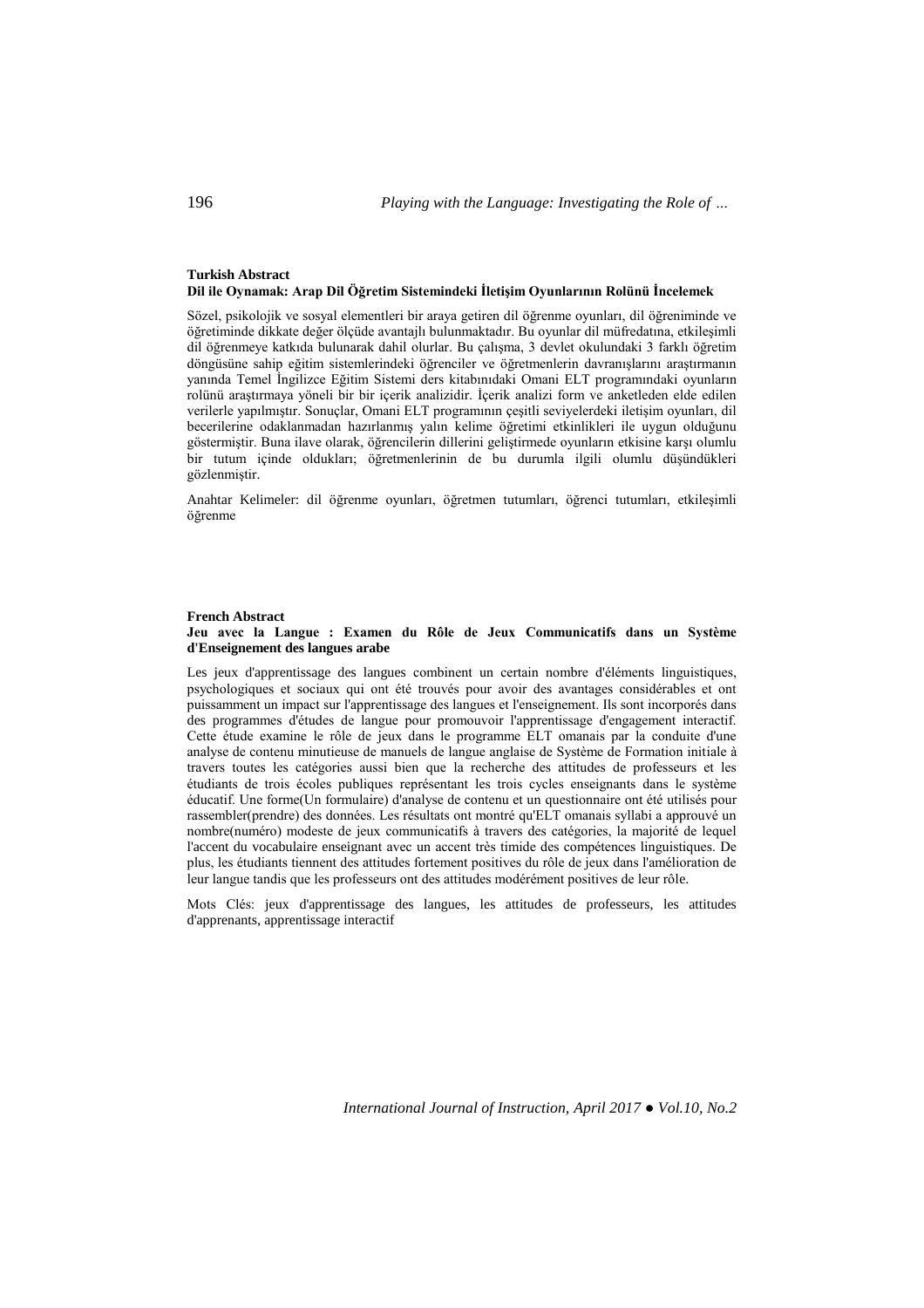## **Arabic Abstract**

اللعب مع اللغة : التحقيق في دور األلعاب االتصالي في نظام تدريس اللغة العربية

ألعاب تعلم اللغة يجمع بين عدد من العناصر اللغوية والنفسية واالجتماعية التي قد وجدت لديهم مزايا كبيرة وتؤثر بقوة تعلم اللغة والتدريس. إدماجها في مناهج اللغة لتعزيز التعلم إشراك التفاعلي. تبحث هذه الدراسة في دور األلعاب في المنهج العماني ELTمن خالل إجراء تحليل محتوى شامل من الكتب المدرسية اللغة األساسية نظام التعليم اللغة اإلنجليزية في جميع الدرجات فضال عن السعي مواقف المدرسين والطالب من ثالث مدارس العامة التي تمثل دورات تعليم الثالثة في التعليمية النظام. استخدمت استمارة تحليل المضمون واستبيان لجمع البيانات. وأظهرت النتائج أن العماني ELT المناهج أيد عدد متواضع من األلعاب التواصل عبر الدرجات، ومعظمها تركز على تدريس المفردات مع التركيز خجول جدا على المهارات اللغوية. وعالوة على ذلك، عقد الطالب اتجاهات إيجابية للغاية حول دور األلعاب في تحسين لغتهم في حين المعلمين مواقف إيجابية معتدلة حول دورها.

الكلمات الرئيسية: ألعاب تعلم اللغة، "المواقف والمتعلمين المعلمين المواقف، التعلم التفاعلي

#### **German Abstract Spielen mit der Sprache: Untersuchung der Rolle der kommunikativen Spiele in einem arabischen Sprachlehrsystem**

Sprachlernspiele kombinieren eine Reihe von sprachlichen, psychologischen und sozialen Elementen, von denen festgestellt wurde, dass sie erhebliche Vorteile haben und das Sprachlernen und Lehren stark beeinflussen. Sie sind in Sprachcurricula integriert, um das interaktive Engagement zu fördern. Diese Studie untersucht die Rolle der Spiele im Omanischen durch die Durchführung einer gründlichen Inhaltsanalyse des Grundbildungssystems Englischsprachige Lehrbücher über alle Sorten sowie die Suche nach den Einstellungen von Lehrern und Schülern von drei öffentlichen Schulen, die die drei Lehrzyklen im Bildungswesen darstellen System. Ein Inhaltsanalyseformular und ein Fragebogen wurden verwendet, um Daten zu sammeln. Die Ergebnisse zeigten, dass die Omani ELT Syllabi eine bescheidene Anzahl von kommunikativen Spielen über die Noten, die Mehrheit von ihnen konzentrieren sich auf das Unterrichten von Vokabeln mit einem sehr schüchternen Fokus auf die Sprachkenntnisse befürwortet. Darüber hinaus haben die Studierenden sehr positive Einstellungen über die Rolle der Spiele bei der Verbesserung ihrer Sprache, während Lehrer haben mäßig positive Einstellungen über ihre Rolle.

Schlüsselwörter: sprachlernspiele, einstellungen der lernenden, einstellung der lernenden, interaktives lernen

#### **Malaysian Abstract Bermain dengan Bahasa: Penyiasat Peranan Komunikasi Permainan dalam Sistem Pengajaran Bahasa Arab**

Permainan pembelajaran Bahasa menggabungkan beberapa elemen linguistik, psikologi dan sosial yang telah didapati mempunyai kelebihan yang besar dan kuat memberi kesan pembelajaran pengajaran bahasa. Ia dimasukkan ke dalam kurikulum bahasa untuk menggalakkan